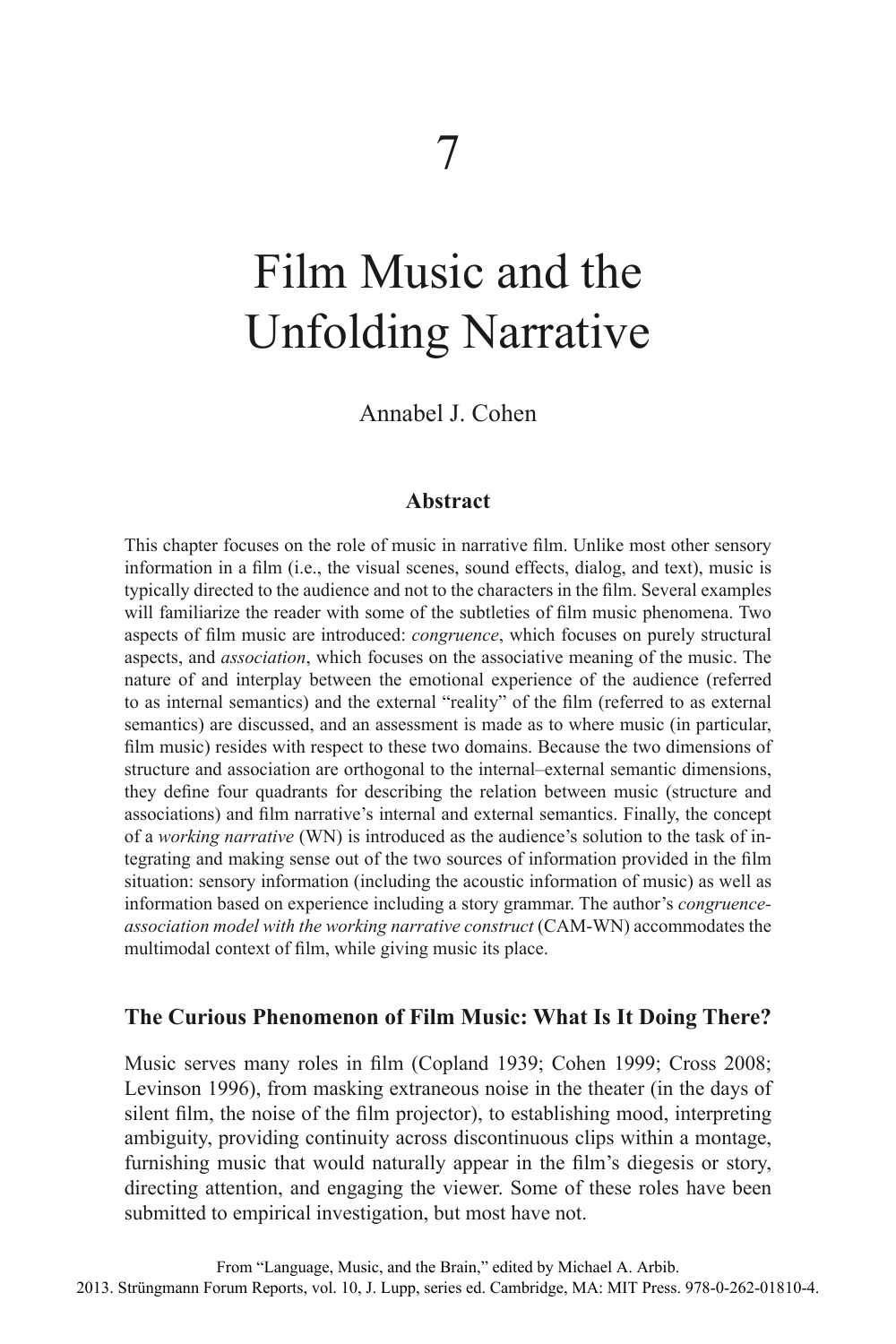#### 174 *A. J. Cohen*

During the silent film era, directors hired composers to create original music (e.g., Eisenstein worked with Prokofiev), although more rarely, some directors, like Charles Chaplin, composed their own film music. Creating original music is standard practice in modern film-making (e.g., John Williams composed for *Star Wars*); however, directors often choose to use precomposed music as well. For example, in the film *The Social Network* (Fincher and Spacey 2010), composers Trent Reznor and Atticus Ross adapted Edvard Grieg's *Hall of the Mountain King* for the Henley Race rowing competition scene. Many films, including *The Social Network*, employ a mixture of appropriated and original music.

Sometimes a film score has large segments that are coherent in the absence of visuals and can well stand alone on a soundtrack album. Many film scores employ a musical phrase or repeating motif.<sup>1</sup> Others may sometimes simply employ a long tone, which by itself could have little appeal. Using *The Social Network* as an example (Sony Pictures Digital  $2010$ ),<sup>2</sup> the opening titles entail the drone of a low note slowly and unobtrusively embellished by its higher or lower octave over a four-minute period; a simple, otherwise unaccompanied melody unfolds intermittently. In contrast to these uncomplicated configurations and instrumentation, complex orchestral works (e.g., those of John Williams or Michael Kamen) are also used in film. Simple or complex, sound patterns all fall into the category of music—music that serves the film audience, not the characters in the film drama. Imagine a (nonhuman) computer trying to determine what acoustical information is meant for the audience and what is intended as part of the on-screen action. Such a thought experiment reflects the remarkable human ability to integrate mentally the musical information in a film with the other information of the film so as to arrive at an engaging film narrative.

The successful use of original music composed or adapted for a particular film relies, at least in part, on the composer's understanding of the director's goals in conveying a message and engaging the audience. Directors communicate their guidelines to a composer in various ways: they may provide a *temp track* (examples that the director has chosen from songs or compositions familiar to him or her), talk with the composer, or request examples from the composer for consideration. Temp tracks sometimes end up in the film. For example, composer Alex North's complete score for *2001: A Space Odyssey* (1968) was rejected in favor of the classical selections that director Stanley Kubrick had originally chosen as temp tracks (Karlin and Wright 2004:30). A similar fate befell composer Wendy Carlos' work for Kubrick's (1989) *The Shining*. Sometimes however, composers, such as Aaron Copland for the film *Of Mice and Men* (Milestone 1939), are given freer rein. The significance of a

<sup>1</sup> A motif is analogous to a meaningful phrase in language—a musical concept distinct from other musical concepts arising from a small number of sounded elements, distinctively different from other sequences of notes.

<sup>2</sup> The original score is available online: http://www.thesocialnetwork-movie.com/awards/#/music.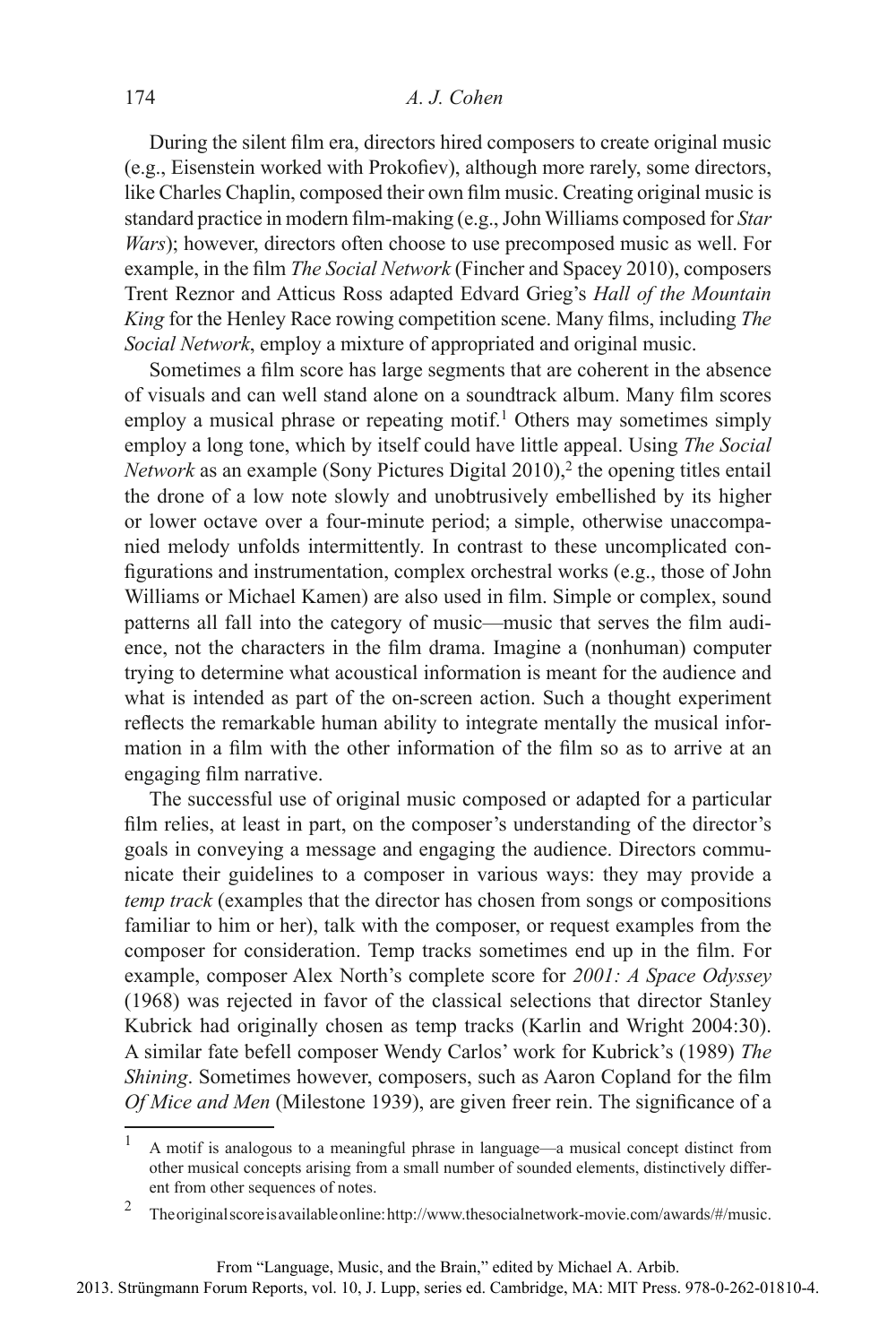meeting of minds between the director and composer is underlined by a number of director–composer partnerships: Sergei Eisenstein and Sergei Prokofiev, Alfred Hitchcock and Bernard Hermann, James Cameron and James Horner, Steven Spielberg and John Williams, David Cronenberg and Howard Shore, David Fincher and Trent Reznor. Seasoned composers would perhaps argue that what is essential about film scoring is an innate sense of what is right for the film.

In terms of "what is right for the film," a first thought might be that the music sets the mood of the film. However, music serves many purposes in a film which collectively bridge the gap between the screen and the audience. Decades ago, Aaron Copland (1940:158) quoted composer Virgil Thompson as saying it best:

The score of a motion picture supplies a bit of human warmth to the black-andwhite, two-dimensional figures on the screen, giving them a communicable sympathy that they otherwise would not have, bridging the gap between the screen and the audience. The quickest way to a person's brain is through his eye but even in the movies the quickest way to his heart and feelings is still through the ear.

This implies that music quickly and effectively adds an emotional dimension to film, allowing an audience to relate more fully to it and engage in it, linking the internal world of the audience to the external world represented by twodimensional moving images and a soundtrack. Emotional information can, of course, be conveyed without music via other visual and auditory media channels; consider, for example, a *visual image* of children playing in a garden on a sunny day, *words* in a subtitle description "happy children at play," the *sound effects* of laughter of children playing, or their fanciful spoken *dialog*. Film music, unlike these other four media channels—scenographic, textual, sound effects, or speech—has a direct route to the audience's "heart and feelings," or so it was thought by Copland and Thompson (see above quotation) and no doubt by many directors and audiences alike. Such a description is, of course, hardly scientific (for a model of various component processes that interact in "direct" feelings of emotion, see Scherer, this volume). Nonetheless, the notion of supplying *warmth* to a two-dimensional figure implies that music makes the film more compelling and engages empathy (though perhaps by overlapping with mirror mechanisms; see Fogassi, this volume). This further implies that when music accompanies film, it prompts emotional associations and responses of listeners and adds emotional dimensions. Some examples are provided by horror films like *Psycho* (Hitchcock 1960) and *Jaws* (Spielberg et al. 1988), where a short musical motif played at particular scary times in the film becomes associated with a particular kind of fear (Cross and Woodruff 2009). Excerpts that take on meaning through their association with events or characters in a drama are referred to as *leitmotifs*, a term applied for similar use in the operas of Wagner (Cooke 2008:80–83). The explanation of the leitmotif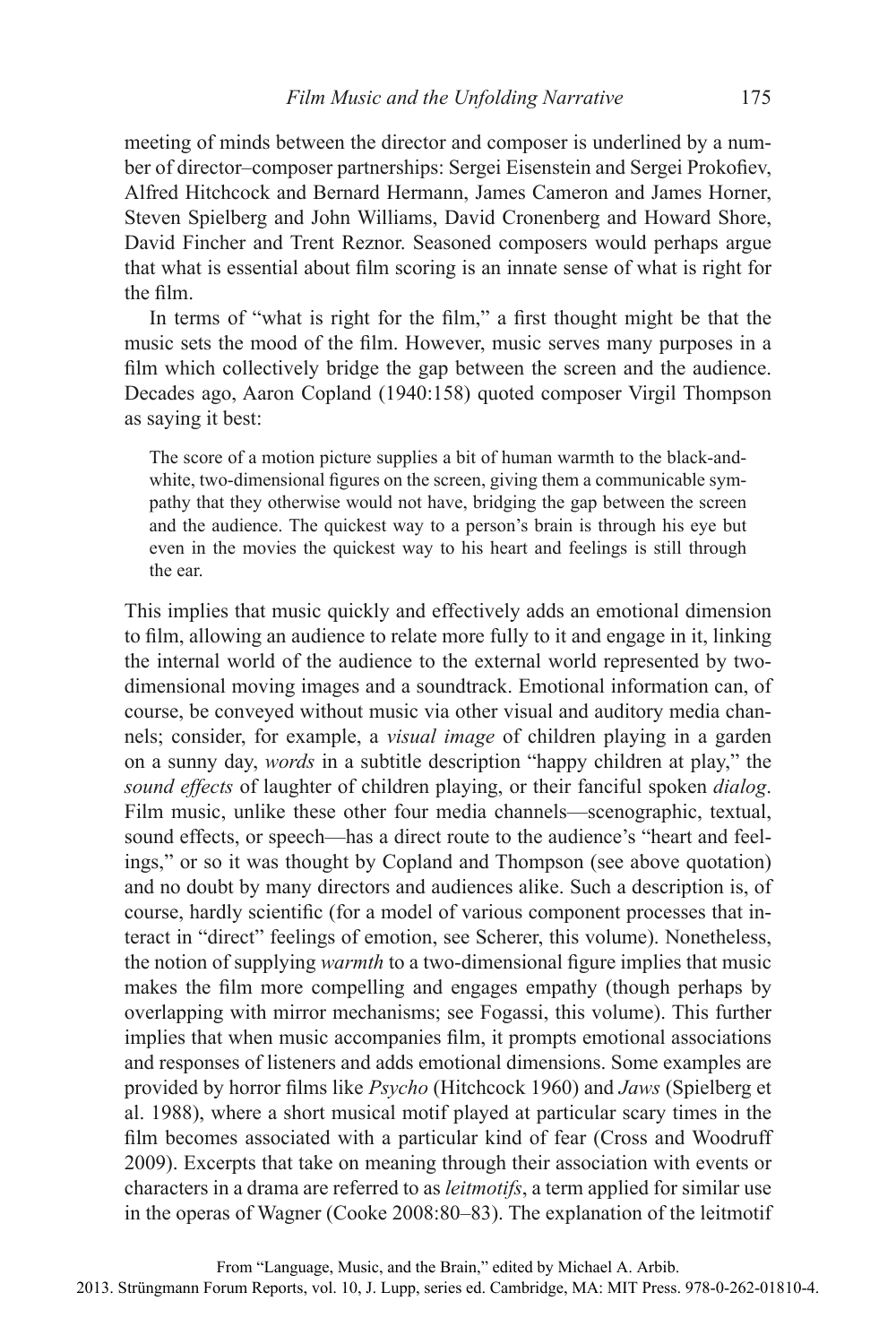rests on developing a conditioned reflex, although understanding what exactly is conditioned, and the time course involved, is not a simple matter (Cohen 1993). Focusing on these leitmotifs alone belies the complexity of music perception and cognition as well as the fact that music engages so much of the brain (Overy and Molnar-Szakacs 2009; Koelsch, this volume; Janata and Parsons, this volume). The perceived unity of a piece of music suggests that music is a singular thing. However, music is comprised of many components: from a single pitch, to relations between pairs of notes and among groups of notes, timbre, loudness and timing patterns, harmony, and patterning on various hierarchical levels, etc.

When discussing the role music in film, I find it useful to distinguish two aspects of music: congruence and association. *Congruence* focuses on the structure of music, which can overlap with structures in other sensory domains. It is exemplified by cartoon music, which matches music to an action. Known somewhat pejoratively as "Mickey Mousing," congruence is readily employed in narrative film. Kim and Iwamiya (2008) studied perception of auditory patterns and moving letter patterns (telops) as might be seen in television commercials. Their studies, which involved rating scales, revealed sensitivity to similar patterns of motion across visual and audio modalities (see also Lipscomb 2005; Kendall 2008). Distinct from congruence (i.e., the structural properties of film music), *association* focuses on the meanings that music can bring to mind. The concept of a leitmotif belongs here as one example.

To date, research on film music has focused primarily on association; that is, how music contributes to the meaning of a film (Cohen 2010). Studies have shown that music influences meaning regardless of whether it precedes or foreshadows (Boltz et al. 1991), accompanies (Boltz 2004; Shevy 2007), or follows a film event (Tan et al. 2008). Several experiments by Thompson, Russo, and Sinclair (1994) indicate that music can evoke a sense of closure. This interpretative or modifying role arises primarily when a scene is ambiguous (Cohen 1993). The direction of the modifier seems to be typically audio to visual, and is consistent with the view that vision is the dominant sense. An unambiguous visual image can, however, enforce interpretation of music that has neutral meaning (Boltz et al. 2009; Spreckelmeyer et al. 2006). Film music has also been shown to affect memory of a film (Boltz 2004; Boltz et al. 1991). However, the complex issue of explaining the role of music considered part of the scene versus the same music intended solely for the audience has only been the focus of two investigations (Fujiyama et al. 2012; Tan et al. 2008).

## **The Diegetic World of the Film**

Whether for a feature film of several hours or for a commercial as short as 15 seconds, twenty-first century audiences typically take the presence of film music for granted (i.e., they find it acceptable and ordinary). Yet, even if all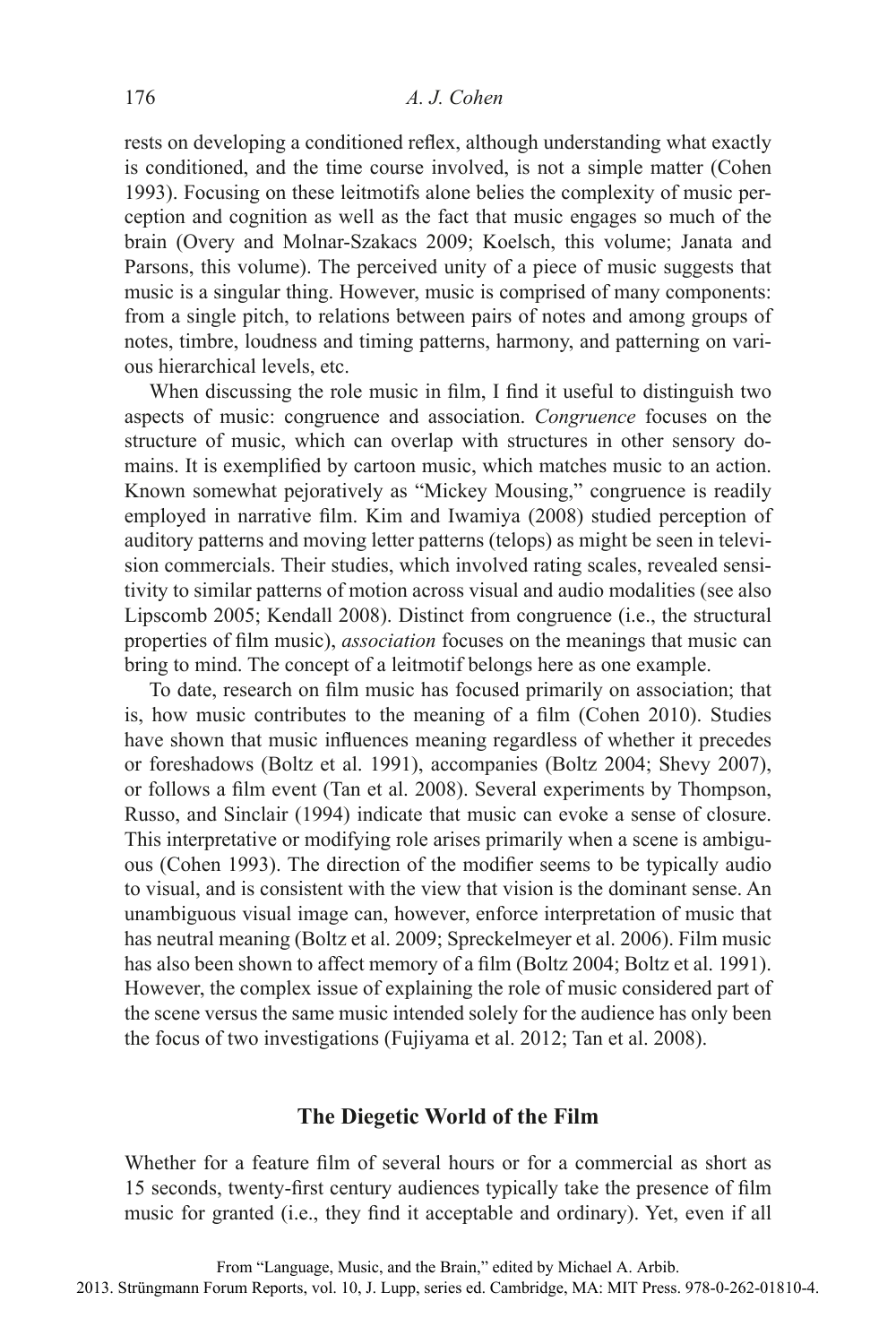other aspects of the film scene evince utmost realism, most music that accompanies a depicted scene would not belong in the film world's acoustic reality. The life and world of film characters is referred to, in film theory, as the *di*egesis. Information outside the world of the film is referred to as *nondiegetic*. Typically, film music plays no part in the diegesis. Consider a scene from the film *Road House* (Herrington and Silver 1989), where the villain (played by Ben Gazzara) displays his "king of the road" effrontery in a comic light, swerving down the road in his convertible to the accompaniment of the 1950s hit rock and roll song *Sh-Boom*. The music, if noticed at all, seems nondiegetic: its regular rhythm and undulating contour of the melody mirrors the almost sine-wave contour of the car's back-and-forth trajectory across the highway's midline. However, as the scene continues, we discover that Gazzara is singing along to the music (Figure 7.1), thus conferring a diegetic role for the music.

Most film music is, however, nondiegetic; that is, it is not meant to be heard by the film characters, unless for comic effect. In *Blazing Saddles* (Brooks and Hertzberg 1974), for example, the background big band music *April in Paris* is heard nondiegetically as the jazzy sheriff begins his gallant ride on horseback across the desert (Figure 7.2). However, when the Sheriff surprisingly comes across Count Basie and his band performing visibly in the desert, the music immediately becomes diegetic. The jazzy associations of the music, consistent with the super-cool personality of the sheriff, fool the audience into ignoring the music as an audible phenomenon. The appearance of Count Basie and his band in the film summons attention to the music as a performance (e.g., that the sounds are played by musicians, and that one cannot hear this music played any better). It is generally agreed by film theorists that much film music is largely unheard, as captured by the title of Gorbman's (1987) book *Unheard Melodies: Narrative Film Music*; that is, film music is not heard as music. Instead, the audience attends to second-order information provided by the structure of the music or the ideas and emotions associated with the music. This second-order information, in turn, directs attention either to other visual or auditory patterns in the film or to the meanings conveyed by the music which help interpret the meaning of the



**Figure 7.1** Scene from the *Road House* (Herrington and Silver 1989): the antagonist (played by Ben Gazzara) careens down the road singing to *Sh-Boom*, demonstrating the diegetic nature of the music. (http://www.youtube.com/watch?v=xLdyuwqik4Q)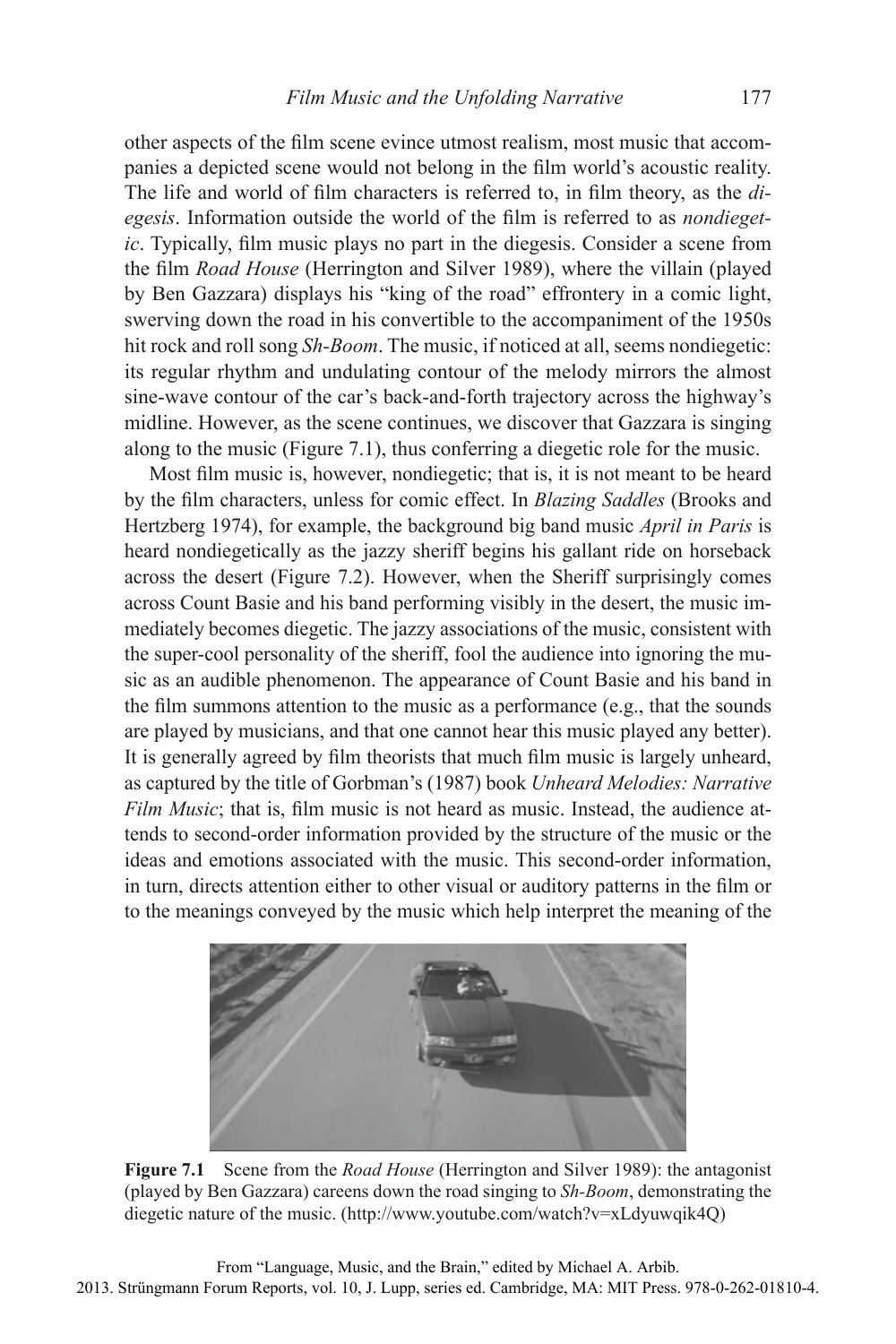

**Figure 7.2** In this scene from *Blazing Saddles* (Brooks and Hertzberg 1974), the nondiegetic role of the film music (*April in Paris*) changes abruptly when the main character, Sheriff Bart, encounters Count Basie and his band in the desert playing the very tune being heard by the audience. The joke is on the audience, who most likely assumed (if they assumed anything at all) that what they were hearing was "just film music." (http://www.youtube.com/watch?v=7cLDmgU2Alw&feature=player\_detailpage)

film. Characters in the film are unaware of the music, unless, for example, the narrative includes such events as a live concert, or someone practicing saxophone, or a band visibly playing in the desert, as in *Blazing Saddles*. The audience is often unaware of the music as well but, unlike the film characters, it is affected by the music. In a pilot study in which film excerpts were shown without music, Tan et al. (2007:171) report that approximately two-thirds of the participants appeared to believe "that the images were accompanied by a film score" even when there was no music at all." Just as people can speak without explicitly knowing grammar, so can they enjoy a film without appreciating all the components of its narrative structure.

In the silent film era, music was primarily nondiegetic, serving to establish moods or interpretive contexts. After 1915, film distributors often included guidelines for music selections. Collections of music suited for various film contexts were specifically developed and published for use in silent film. There were exceptions: the Eisenstein films in Russia had scores composed by Prokofiev (*Alexander Nefsky*, 1938; *Ivan the Terrible*, 1944/1958) and by Edmund Meisel (*Battleship Potemkim*, 1925); shorter avant works, such *Entra'acte* (1924), directed by René Clair in France commissioned music by Camille Saint-Saens. Some of these full scores have survived or been restored. Occasionally live performances of the film and score are mounted in concert halls around the world.

When the talkies arrived in 1926, film directors temporarily retired the nondiegetic use of music, reclaiming it gradually by the mid 1940s. From the late 1920s to the early 1940s, music typically was only included in films when the plot called for it (Prendergast 1992:23). Directors, however, liked to have music in the film, and thus plots were contrived to include it. Eventually, such forced plots were found to be less than effective. Similarly, the capacity for sound recording led to the birth of the movie musical, which became very popular during this time. That the majority of directors, even Hitchcock, were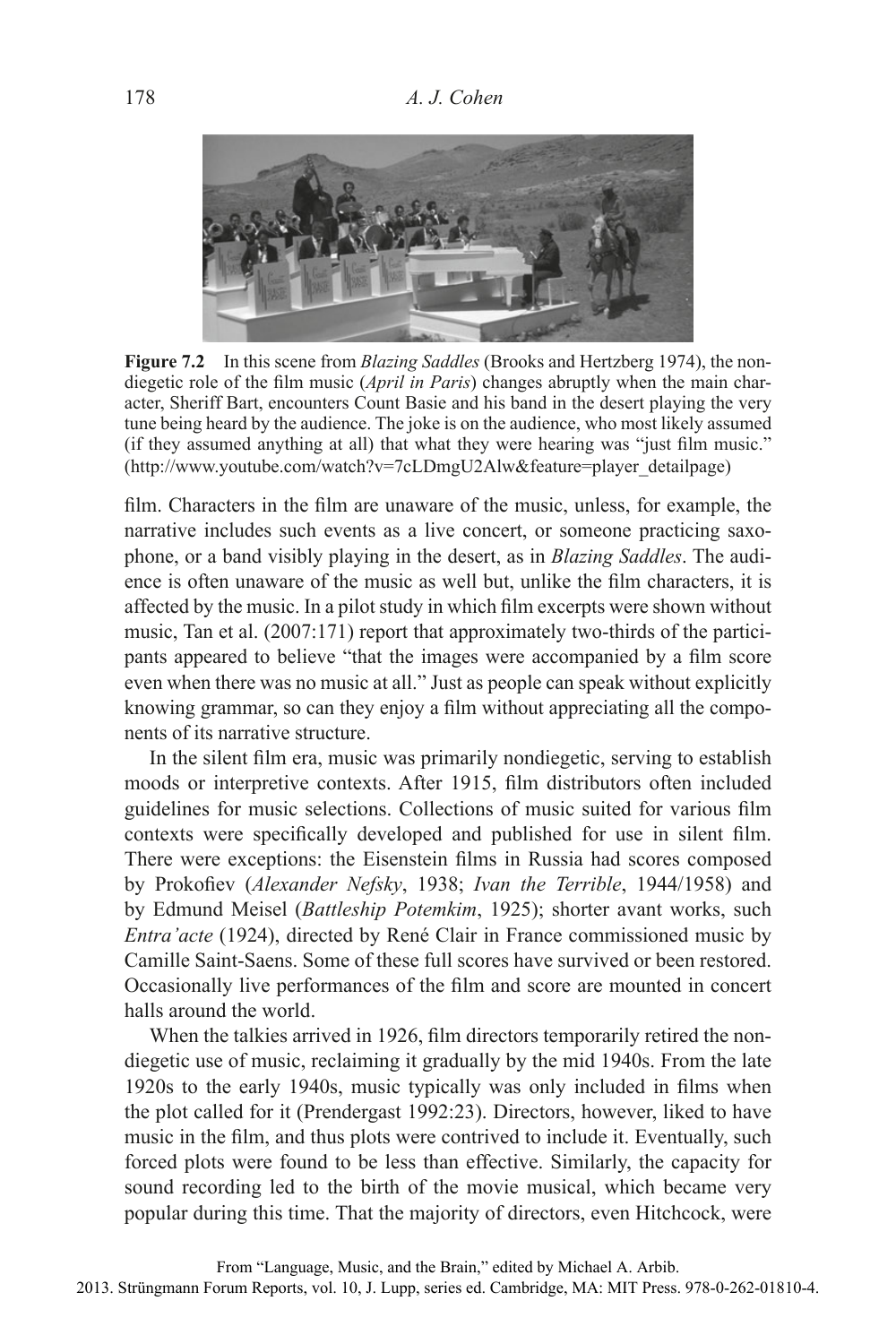long in rediscovering the nondiegetic function of film music underlines that the presence of music in a realistic film is counterintuitive. Why would film audiences need music to make the film more compelling, when the music is not part of the depicted action and all the actual sound of the scene can be represented through sound recordings?

Based on her comparisons of deaf and hearing audiences as they viewed films from the silent era, Raynauld  $(2001)$  emphasizes that sound has always played a role in films, even before the advent of talkies. It was just that silent film audiences had to imagine the sounds. Thus, although films produced between 1895 and 1929 were silent from a technical standpoint, they were not silent "from the vantage point of narrative" (Raynauld 2001:69). Actors and actresses spoke the words in the script even though they could not be heard, and title slides bridged some of the gaps. Consistent with the audience's "hearing" of the speech track of silent films, the first talking pictures often led to audience disappointment when the speech of the characters did not match how the audience had imagined them. This disappointment provided a key plot point in the twenty-first century "silent film" *The Artist* (Hazanavicius and Langmann 2011). Here, the protagonist cannot make the transition to the talkies due to his accent, a point revealed only in the last few minutes of the film. In retrospect, as nondiegetic music had a place in these "silent" films, it might follow that its role would be retained in talking films. However, the 1920s invention of the talking film heralded the demise of the robust silent film music industry, an industry that had supplied work to the vast majority of all performing musicians. In the United Kingdom, for example, 80% of all professional musicians lost their livelihoods at that time (Cooke 2008:46). As mentioned, directors now assumed that music for the talkies must be part of the diegesis; however, their contrived plots or films without music soundtracks were found lacking. Eventually the industry of film music returned under the new guise of the full prerecorded film score to replace the live music performance of the nondiegetic music of the silent film era.

The acceptance of and need for film music in talkies (i.e., the sound film) can be explained by considering the audience member as an active rather than passive receiver of the sensory input of the film (Bordwell 1996:3; see also the approach to narrative by Abbott 2008). While narrative approaches have been applied to the analysis of music on its own (Levinson 1997:167–169), the film as story obviously demands such consideration (Bordwell 2006). Levinson (1996:252) argues for three levels of narrative within a film: (a) the fictional story, (b) the perceptual enabler, who presents "the story's sights and sounds," and (c) the filmmaker, who is not on the same plane as the diegesis. He suggests that film music can be revealing on each of these levels. In his view, the contribution of music to the fiction is fairly obvious, for example, in the case of disambiguating context. The setting of mood in the composed film score may be linked more with the enabler, whereas the establishment of specific association to borrowed music (e.g., known popular music) reveals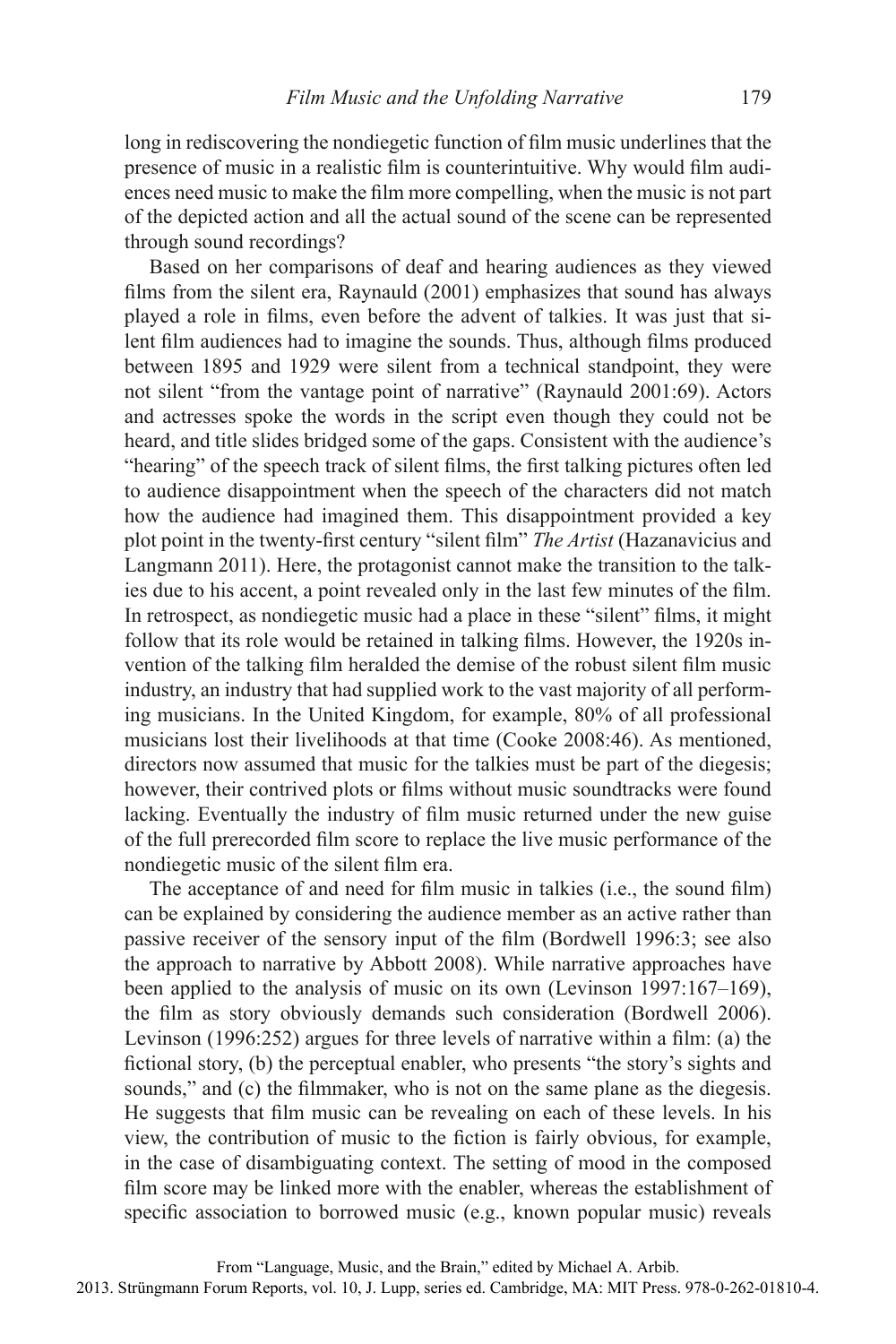much about the filmmaker. Levinson challenges the accepted view that film music is unheard (Gorbman 1987) and argues instead that it is by necessity heard so as to help the audience understand the position of the narrator and the filmmaker, although one might still argue that music may be heard more or less unconsciously. He does not believe that the audience is responsible for creating the film, but rather that it is the job of the audience to understand how the narrative, as created by the narrator and filmmaker, is to be understood. It is important to keep Levinson's view in mind while considering the simpler view of the audience as creator of the narrative (and of the higher-order levels of narrator, and filmmaker, should information in the film be sufficient to allow this aspect).

The very presence of nondiegetic music in a film challenges cognitive science, film theory, and musicology for an explanation. I have addressed this issue in previous articles (e.g., Cohen 1990, 2013). The phenomena, however, demand continuing attention and exploration. Robin Stilwell (2007) has referred to the "fantastical gap" between the world of the film and the world of the audience. When we read a book, we construct the story; we do not construct music imagery to accompany the narrative. No music score attaches itself to our day-to-day existence, although some of us may imagine music throughout the day, and such music may be appropriate to our moods. Sometimes such music is merely an earworm that we cannot get out of our heads. When we dream, a music soundtrack is not usually part of our dreams. In contrast to these examples of narrative in our lives, in which music soundtracks play no role, in film, a director uses music to make a scene more compelling. Realistic details down to a car's license plate command a film director's attention, and music is used when it would not normally occur as part of such details. Why, then, is there a place for music? The situation is puzzling. The brain needs music in order for film to work, in order to engage fully in a scene. What gap, then, does music fill? What part of music fills the gap? Is all of the music necessary? Can the brain choose what part it needs and ignore the rest?

## **Film Score Examples: Opening Runs in** *Chariots of Fire***,** *The Social Network***, and** *Jaws*

Film music does more than create an auditory shortcut to a mental emotion center. The power of music in film can be attributed to its unique *musical* features; that is, the capacity of patterns of notes in melodies and harmonies to connect to emotions via musically induced tension and relief (Meyer 1956), musical implications and realizations (Narmour 1991), and musical motifs and meanings. In addition, music contributes to film through *structural* features shared with or in counterpoint to other aspects of film: visual scenes and objects, sound effects, speech, or even visual text (Cohen 2009; Fahlenbrach 2008). Whereas the contribution of music to film has been appreciated since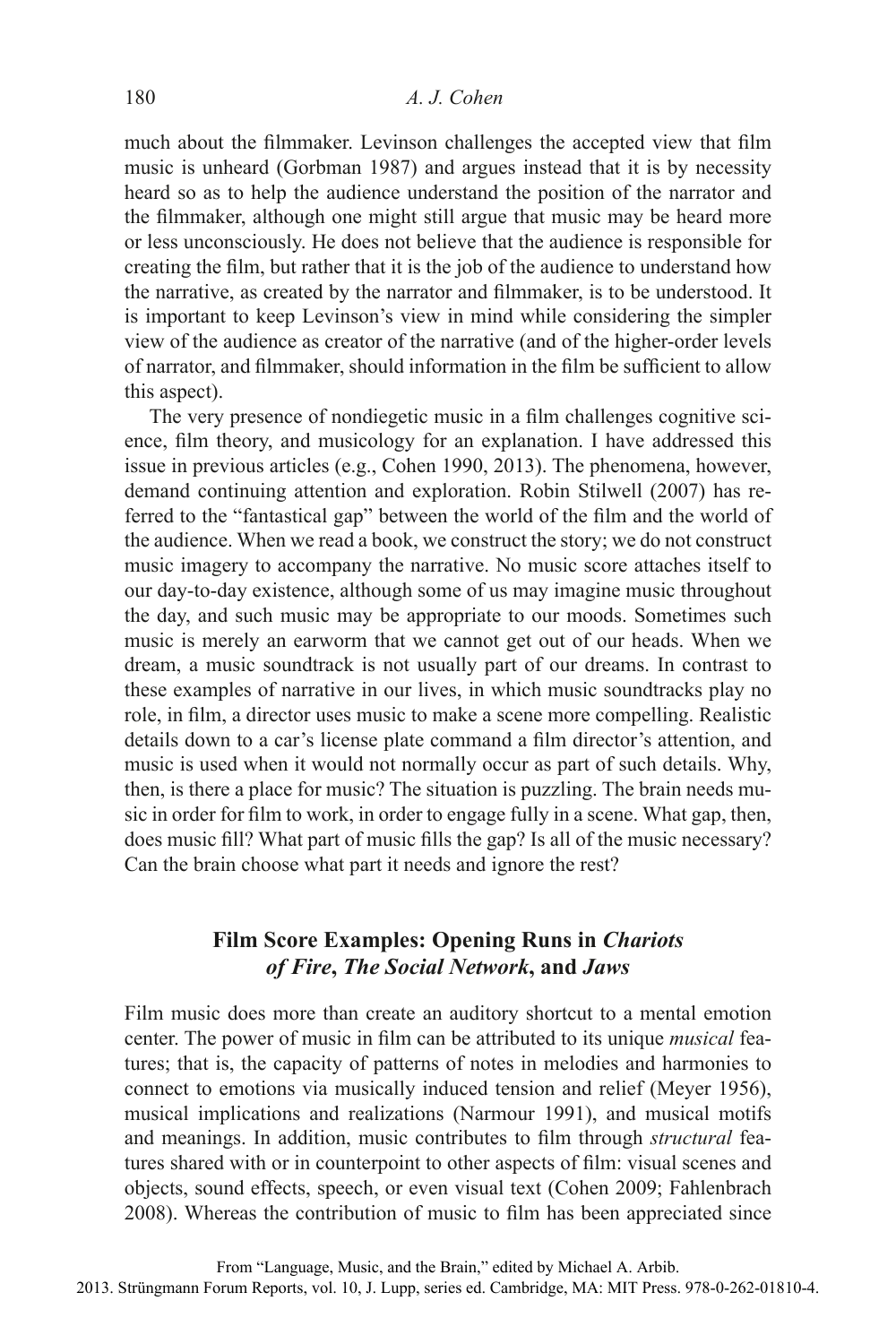the time of Copland and even earlier by Hugo Münsterberg (1916/1970)—the first psychologist to direct attention to film—the scientific knowledge acquired in recent years about brain function, music perception, and cognition may help reveal music's contribution in not one but in many different ways to an audiovisual presentation.

Let us consider examples of music from the openings of three well-known films. Each scene involves one or more characters in relentless motion toward a goal that is significant to the film. *Chariots of Fire* (Hudson and Putnam 1981) opens with a group of runners training on a seacoast in England (Figure 7.3). The music begins with quickly repeating (sixteenth) notes in the bass, which establish a reference note (keynote, main note, or tonic) for the entire piece. The persistent repeating note might be regarded as reflecting the determined action of the runners. The higher-pitched soprano line introduces a two-note motif reminiscent of a military bugle call: the second note is higher than the first (the distance from *do* to *sol*, also known as a rising *perfect fifth*). Soon a simple melody that entails triplets (three notes to a beat, as in the word *won-der-ful*) contrasts with the low repeating sixteenth notes (four notes to a beat, as in *mo-tion-pic-ture*) and imparts an additional layer of meaning to the characters and situation. As with the different temporal patterns in the music, there are different temporal patterns in the visual scene: the rolling waves and the runners. For some audience members, the triplet patterns may relate to the rolling waves while the sixteenth notes connect with the runners. The music seems to add to the film but, of course, the music is absent in the diegetic world of the actors: the runners do not hear the music.

Let us compare this to the opening of *The Social Network* (Fincher and Spacey 2010). After being rejected by his girlfriend at the Thirsty Scholar pub, the main character, Mark Zuckerberg, emerges from a subway stop and pensively navigates across the Harvard campus to his dorm (Figure 7.4). The accompanying music signifies that this is no ordinary "walk in the park": an unrelenting low bass note (actually just a semitone away from the keynote of *Chariots of Fire*) is introduced, which segues into its octave (its nearest harmonic neighbor, from the point of view of physical acoustics) and then back



**Figure 7.3** Opening scene from the *Chariots of Fire* (Hudson and Putnam 1981).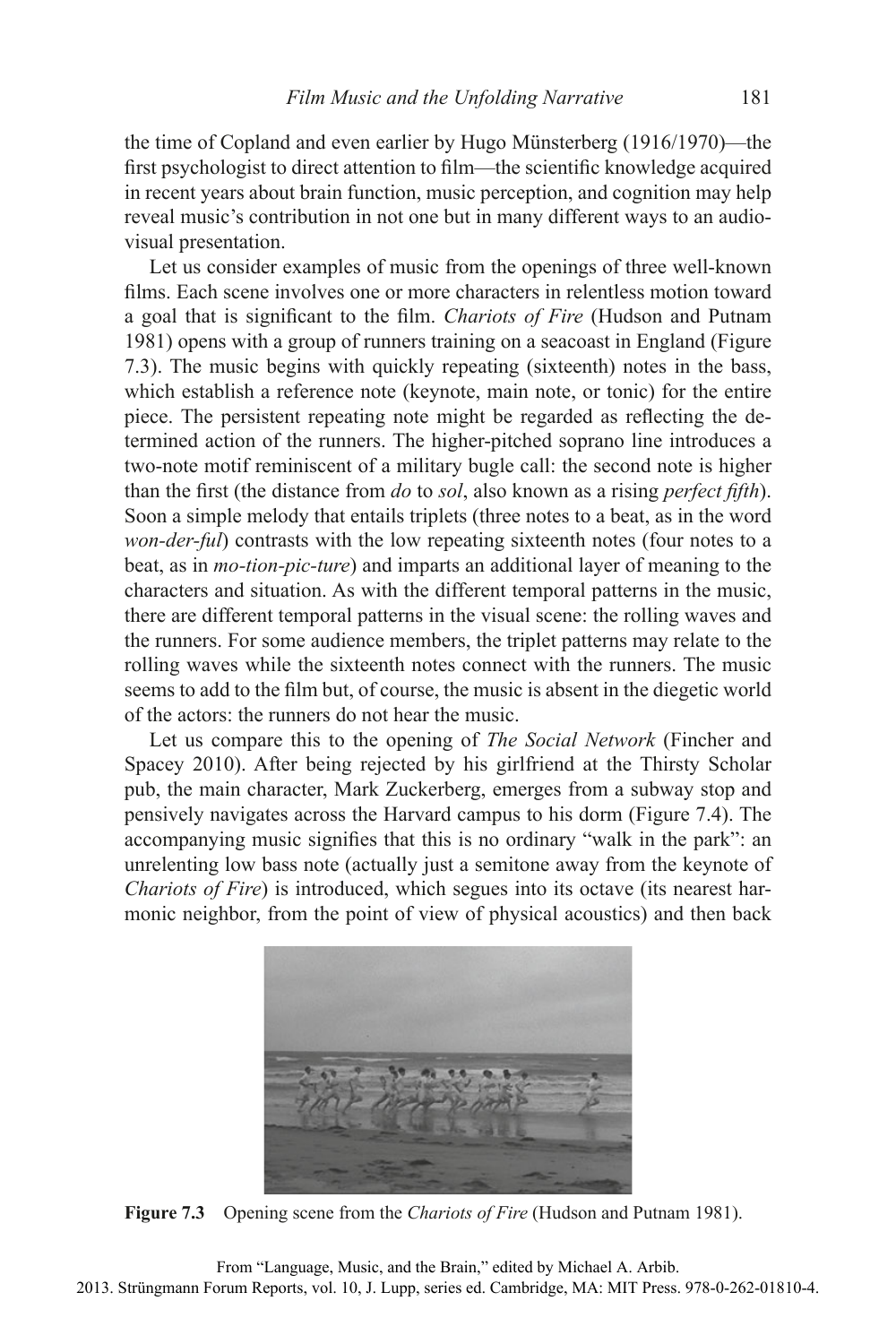

**Figure 7.4** Opening scene from *The Social Network* (Fincher and Spacey 2010).

again to the bass note. The change might metaphorically signify that something is unstable; something is brewing. This unrelenting bass note line almost becomes attached to the central moving Zuckerberg character: sometimes he is a speck far less visible than other passersby on his route, but we do not lose sight of him. As in the opening of *Chariots of Fire*, a simple higher melody is presented. The path of Zuckerberg can be likened to the audiences' melody line, the figure against the background harmony of the visual scene. His footsteps contribute to the sound effects. Sometimes there are other sound effects: rustling belonging to a passerby, or music played by a street-musician violinist. The violin music, however, sounds like the violinist is tuning up, though visually the violinist appears to be engaged in a demanding, presumably classical, work. The audible violin music and the violinist that is visualized do not fit together in any realistic way, but the audience likely ignores this due to the focus placed on Mark, the main character—a character who will design the social network through his superior quantitative and leadership skills, and who will suffer through a lack of social intelligence. These contrasting aspects of his character are made clear in the first scene at the Thirsty Scholar Pub, and the music, with its contrasting soprano and bass lines, help reinforce this: the simple childlike melody and the brooding baseline of cold pragmatic reality (as described by the director, David Fincher, on the DVD additional tracks). Again, the music in no way distracts from the storyline and is not part of Mark Zuckerberg's world—other than the violinist, whose sound is not faithfully represented.

Now consider the opening scene from *Jaws*: a hippy beach party. Faint realistic music comes from a harmonica here, a guitar player there. The camera focuses on a male eyeing a girl at a distance. The music and sounds of the party are almost inaudible. He approaches the girl; she is delighted and wordlessly beckons him to follow her. She, like the protagonists of the two previous films, begins a determined run along the beach, with the boy following, somewhat in a drunken stupor (Figure 7.5). She gallops ahead, and her silhouette depicts her disrobing piece by piece, until she arrives presumably naked at the water's edge and plunges in. What is different in this example is that there is no music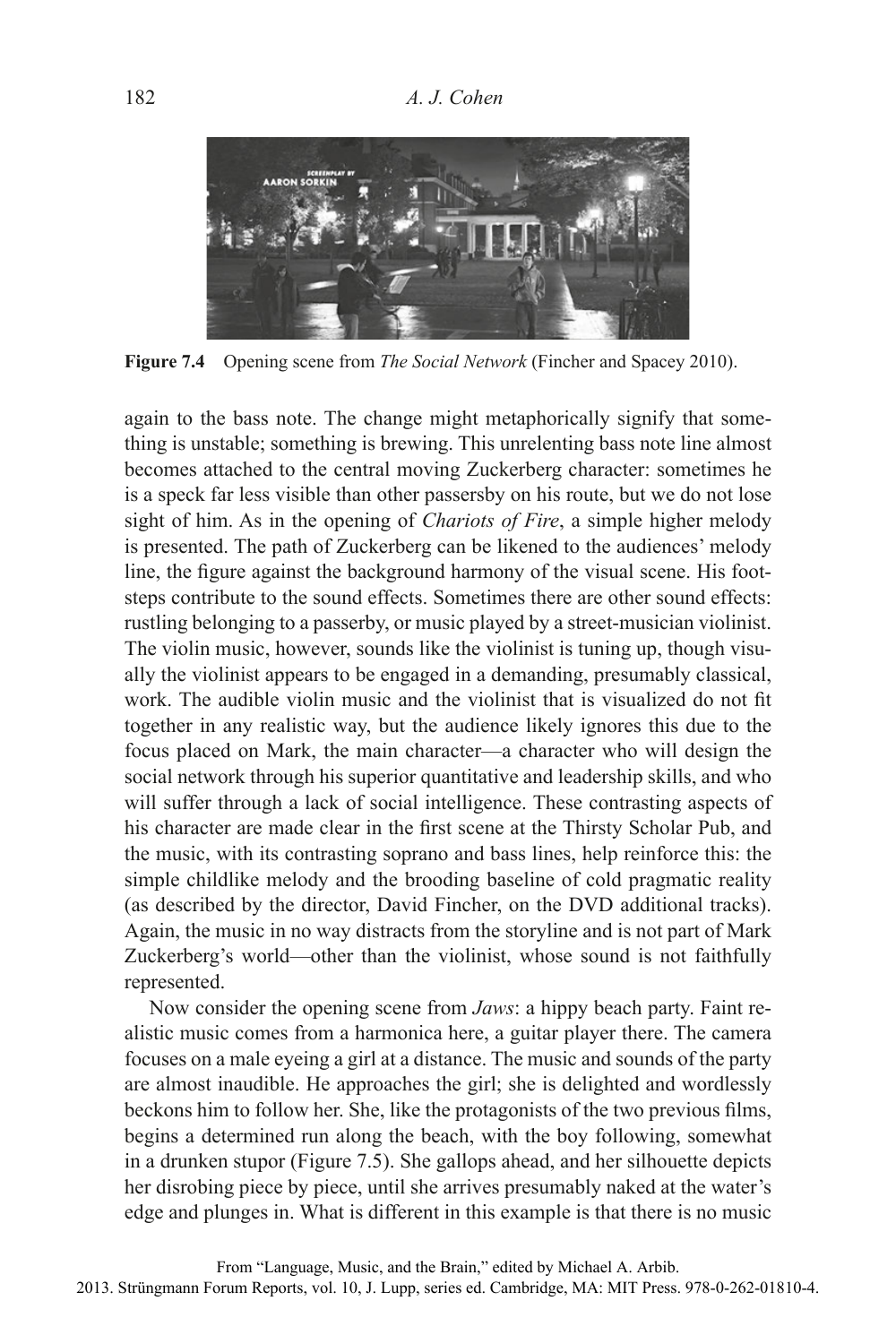

**Figure 7.5** Opening scene from *Jaws* (Spielberg et al. 1988).

during the determined run. In fact, there is no music at all until she enters the water. At that point, a repeating bass rhythm of the *Jaws* theme begins and develops in conjunction with the screams and thrashing motions of the woman fighting against the shark, depicted by the music.

Each of these films received awards for their film scores. In general, they all open with a repeating low pitch, signifying a protagonist with a driven nature, but there are differences. *Chariots of Fire* and *The Social Network* use music to underscore the act of running; in *The Social Network*, music defines the protagonist whereas in *Chariots of Fire* it depicts a group of runners. In *Jaws*, however, the onset of music foreshadows the entry of the shark, the primary protagonist of the film; the preceding scene of running lacks music altogether. In none of these examples is the music complex, although many films scores do use more complex music from the start, and these three films all use more complex music elsewhere. The simplicity of these backgrounds helps explain the influence of the congruence and associationist aspects of the music on the audience's interpretation of and engagement in the film narrative. Before discussing this further, let us first consider the internal and external worlds of film.

# **Internal and External Semantics and Unfolding the Narrative of the Film**

Film music provides a unique perspective on the semantics of internal and external worlds (see Seifert et al., this volume). By *internal semantics*, I am referring to the emotional perspective of the perceiver: how the audience member feels while watching a film, and how the audience member feels about the characters and events depicted in the film. By *external semantics*, I mean the regularities of nature and cultural conventions of human interaction and human–environment interaction: the rules of language grammar and the pragmatics of discourse, the natural phenomena of climate, geography, and the rise and fall of the sun, the customs of dress and behavior, as well as the systems of social value of various historical times. All of these events can be learned from experience of the physical and social worlds. As the quote earlier from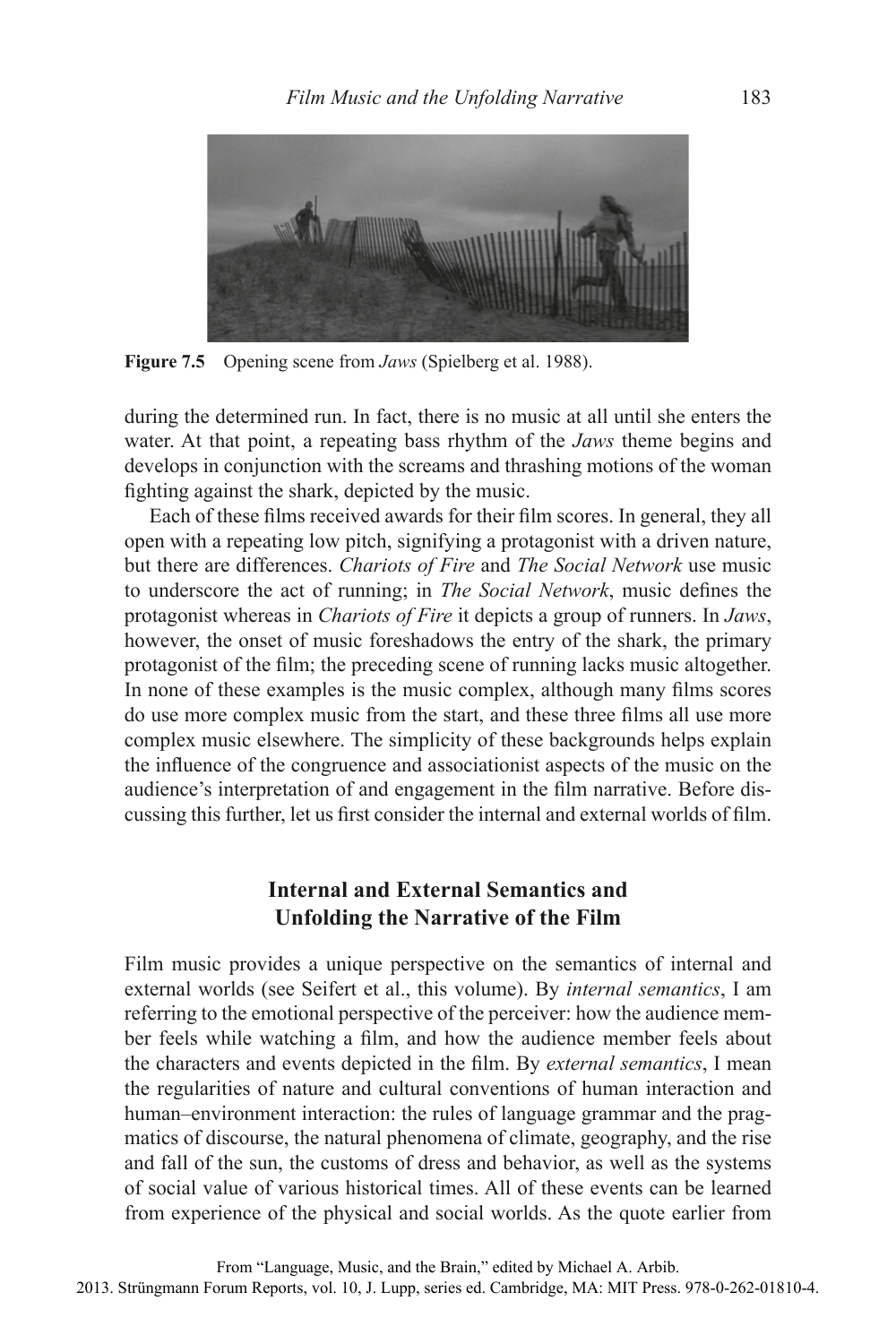Copland and Virgil Thompson implies, film music bridges the internal world of the audience member and the information provided by the screen. Film music thus provides an opportunity to study the relation between internal and external semantics, potentially contributing to the cognitive scientific understanding of how individuals make sense and personal meaning out of the cues that nature and social reality provide. Film music helps with this complex problem because of some essential differences from, as well as some less obvious similarities with, other media channels of the multimodal display. As pointed out earlier, film music, in contrast to the speech and sound effects in a film, is typically to be heard only by the audience, not by the film characters; yet most of the other sounds and sights in the film are audible or visible to both audience and actor.

Consider the audience member in a public or home theater presented for about two hours with a large rectangle of moving images, and sometimes printed text, as well as sounds from audio speakers, typically while sitting in a darkened room, often in the midst of other viewer-listeners. Each viewer-listener faces a two-hour task of organizing the presented information in an engaging and enjoyable manner, justifying the time spent and the financial costs of the movie ticket or, if in the case of home theater, the investment in audiovisual equipment. How does the music facilitate the task? A clue lies in the distinction between internal and external worlds in the film music context because. unlike the other light and acoustic media components of film which depict the external world (i.e., the scenography, the printed text, the sound effects and the spoken dialog), music typically exists in both inner and outer worlds, although, as will be suggested, only a part of the music functions within the internal semantics. As will be shown, music can play on emotions (the internal world) while directing attention to the information in the external world. Music may add unity to the experience of film, because music, even in its simplest form, operates in both amodal structural (i.e., not specific to sound or vision) and associative (meaning) realms, both of which connect to external and internal semantics (see Table 7.1).

Table 7.1 aims to represent how the structural and associationist aspects of various musical elements affect the internal and external meaning of a film. Elements of the film score (left-hand column) are deconstructed into structural congruence and association. The top panel focuses on the structural aspects of these musical elements: how they change over time (e.g., increasing or decreasing intensity or loudness), or how two aspects relate to each other (e.g., the consonant or dissonant relation of tones). The bottom left panel focuses on associations of various musical elements (e.g., what is associated with a low tone as opposed to a high tone, or consonance as opposed to dissonance). The musical elements in the upper and lower panels overlap but their structural and association aspects differ. Thus we find in the list the analysis of the pitch, tempo, and metric relations (temporal patterning), direction of the pitch (whether it ascends or descends), absolute intensity (soft/loud), pattern of intensity change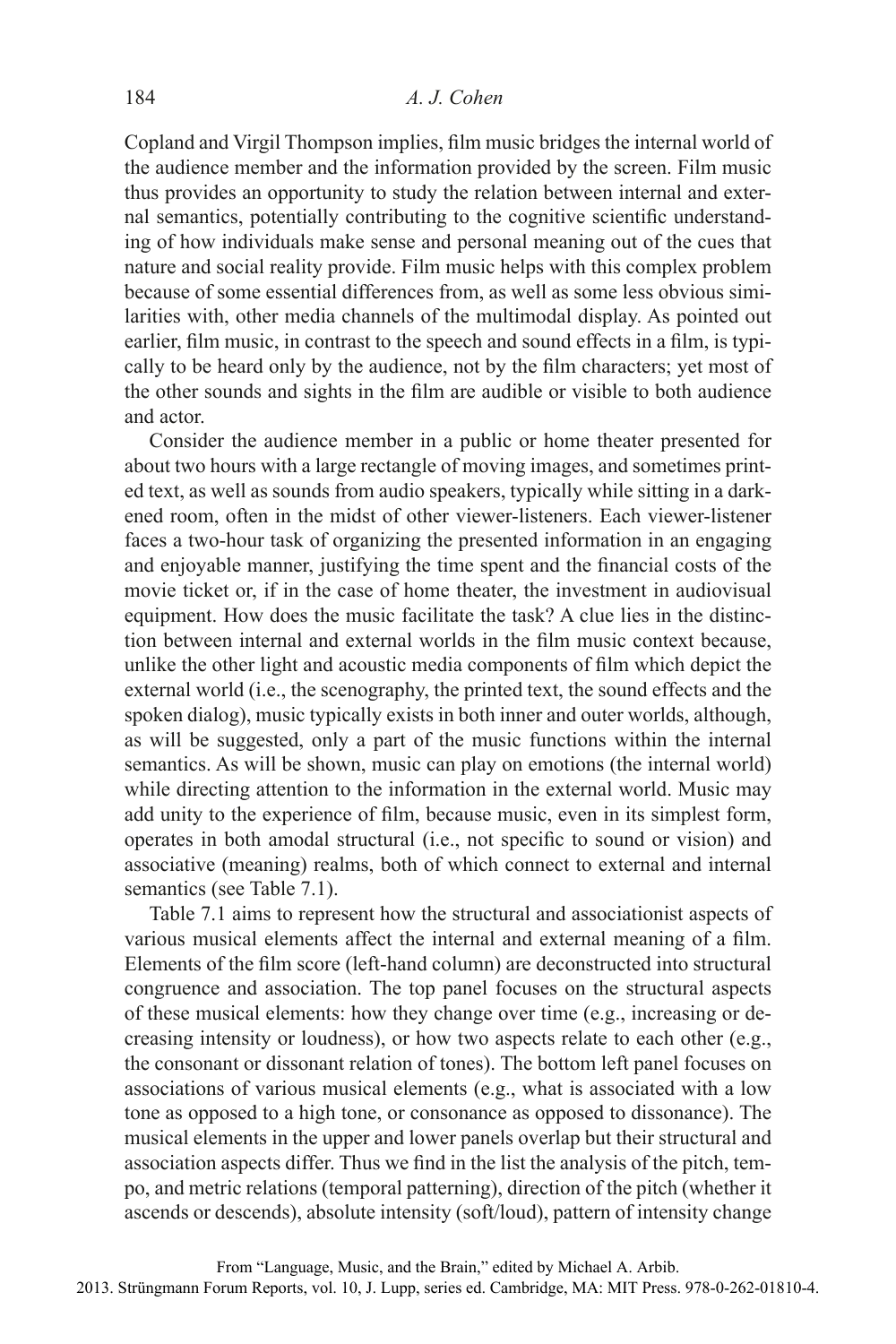**Table 7.1** Representation of how music structure and music associations impact the interpretation of the unfolding film narrative with respect to internal and external semantics.

| Internal Semantics of Film                                                                                                                                                                                                                                                                                                                                                                                                                                                                                                                                                                                                                            | <b>External Semantics of Film</b>                                                                                                                                                                                                                                                                                                                                                                                                                                                                                                                                 |
|-------------------------------------------------------------------------------------------------------------------------------------------------------------------------------------------------------------------------------------------------------------------------------------------------------------------------------------------------------------------------------------------------------------------------------------------------------------------------------------------------------------------------------------------------------------------------------------------------------------------------------------------------------|-------------------------------------------------------------------------------------------------------------------------------------------------------------------------------------------------------------------------------------------------------------------------------------------------------------------------------------------------------------------------------------------------------------------------------------------------------------------------------------------------------------------------------------------------------------------|
| • Cross-domain structural congruencies<br>produce an aesthetic response (e.g.,<br>musical triplets to the ocean waves in<br>Music Structure (Congruence)<br>Chariots of Fire)<br>A low repeating pulsating pitch (e.g.,<br>the drone in <i>The Social Network</i> or<br><i>Chariots of Fire</i> ) engages subcortical<br>processing and higher brain levels<br>Parallel music/scenographic figure/<br>ground direction of attention (e.g.,<br>Zuckerberg figure as a musical stream<br>across the Harvard campus)<br>Parallel temporal structures may com-<br>pete for and share syntactic resources<br>(Broca's area)<br>• Bypass acoustics (sounds) | Congruencies between real (diegetic)<br>music heard by a film character and<br>activities of the character provide in-<br>formation about the character (musi-<br>cality, human-ness of the character;<br>e.g., Gazzara singing and driving in<br>Road House)<br>Degree of synchrony between music<br>and some other film modality conveys<br>information about the real world of<br>the film (e.g., oscillating path of the<br>car in Road House)<br>Acoustics included in diegetic music<br>• Acoustics audible                                                 |
| • Metaphoric, embodied parallels (e.g.,<br>rising pitch) give meaning to events<br>Music Meaning (Associations)<br>eliciting a mirror neuron system (e.g.,<br>motor system to raise pitch of the<br>voice, or raise a limb)<br>Sounds pulsed at the heart rate engage<br>deep emotions (e.g., Jaws semitone<br>motif)<br>Tension release and increase support<br>personal emotional interpretation and<br>involvement<br>Bypass acoustics                                                                                                                                                                                                             | • Learned associations and conventions<br>(national anthems, funerals, wed-<br>dings) convey information about era<br>and other context and establish mood<br>Acoustics may be bypassed if only as-<br>sociations contribute (specific music<br>is not recognized, as it plays no role)<br>Repeated music-film contingencies<br>create leitmotifs and further plot<br>development<br>• Diegetic music that fits the story is<br>heard as music (e.g., dance music; a<br>performance; Count Basie's band in<br>Blazing Saddles); acoustics enters<br>consciousness |

(increasing/decreasing), triad relations (major, minor, diminished, augmented triads), chord analysis, chord progression, and phrase repetition. The list is not meant to be exhaustive; the various dimensions and elements identified are amenable to variation on hierarchical levels not represented here and would connect with various psychomusicological theoretical stances (the generative theory of tonal music by Lerdahl and Jackendoff 1983; see also Lerdahl, this volume; Huron 2006; Narmour 1991). Lipscomb (2005) has identified timing pattern (rhythm) as a structural feature whereas Cohen (2005) focuses on the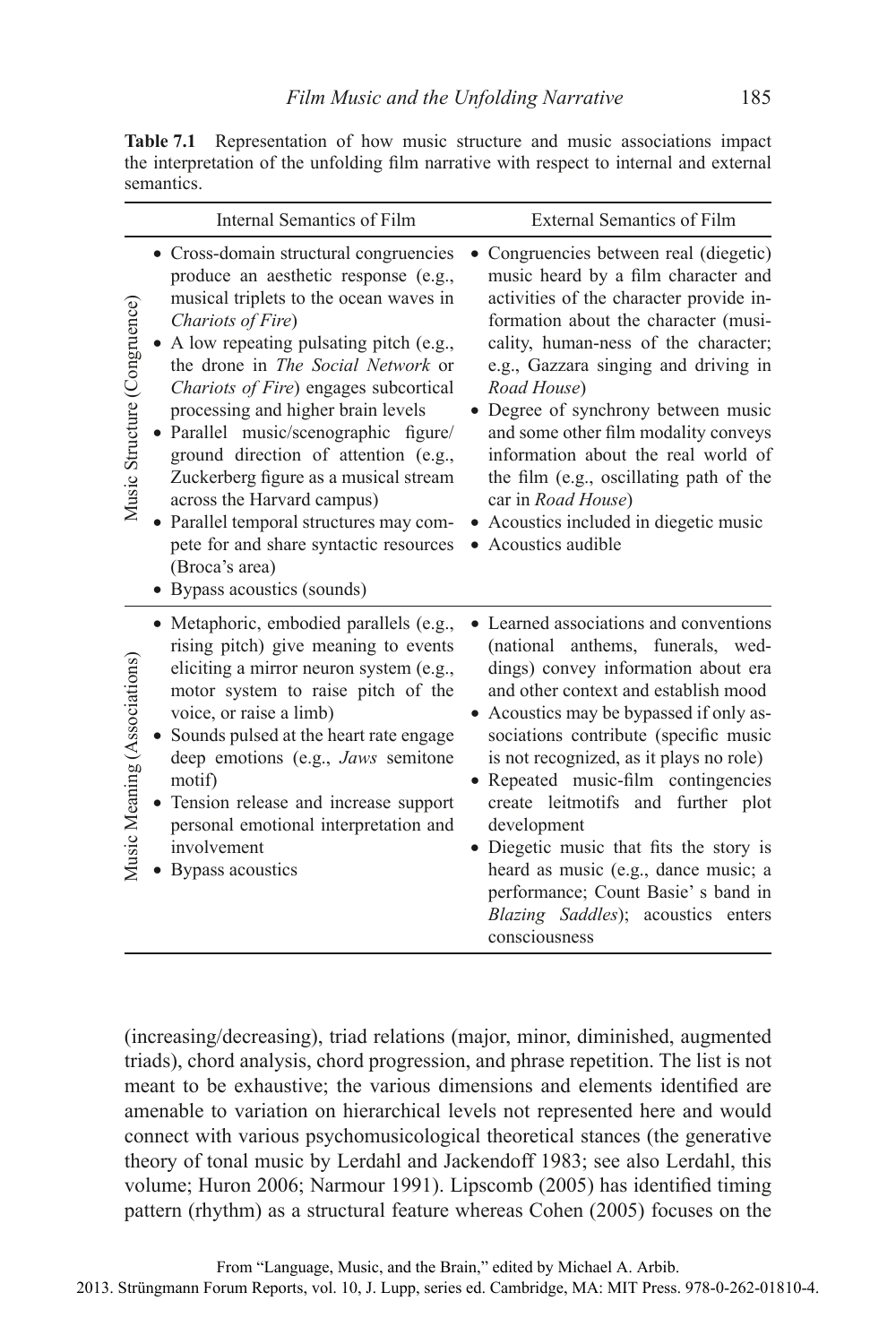highness and lowness of pitch and slow or fast tempo for its impact on happy– sad meaning. To the best of my knowledge, no empirical study has varied both structural and association aspects together; such a study begs to be conducted.

In Table 7.1, the two right-hand columns refer to the internal and external semantics of the film. The former focuses on the audience's feelings about the characters or situations and engagement in the plot, whereas the latter refers to acquisition of knowledge portrayed by the film: information about the characters, the time period, and setting.

Below I discuss each quadrant of Table 7.1 in turn so as to explain how musical structure and musically inspired multimodal structural congruence can affect the internal and external semantics in the listening/viewing experience of a film and, likewise, how the associations of, or perhaps to, music can affect the internal and external semantics of a film.

#### **Music Structure (Congruence) and Internal Semantics of Film**

Music can create attentional focus to aspects of the scenography with which it shares structure (i.e., temporal patterning). To provide a mechanism for this, I propose that aspects of the structure of the music which match the structure of other nonmusical elements of the film produce similar neural excitation patterns of system-specific (i.e., auditory or visual system) cell networks in the brain. The resonance of these similar excitation patterns brings to attention (i.e., to consciousness) those components in the film that embody these shared characteristics. This view is consistent with a recent review by Kubovy and Yu (2012:254), who argue that "the strongest relation between perceptual organization in vision and perceptual organization in audition is likely to be by way of analogous Gestalt laws." As an example, consider the motion pattern of the runners in *Chariots of Fire*, which matches the low-note rhythm of the music, or the melodic motif of *The Social Network* theme that depicts a moving speck (to which the audience's attention is drawn), which we know to be Mark Zuckerberg wending his way back to his dorm. It can be argued (though yet to be empirically tested) that similar music–visual structure draws attention to the visual information which gives rise to that shared structure. Although Gestalt psychology does not refer to a principle of multimodal similarity, the notion is a simple extension of the rather amodal principle of grouping by similarity within a sensory modality. Also consistent with Gestalt theoretic notions is the aesthetic satisfaction that arises from the registration of good form—an aspect of the internal semantics of the film. Such a response, which engages an audience member from an aesthetic standpoint, would also provide a focus of attention.

Even pitch analysis admits to consideration from the perspectives of structure, though in a completely auditory realm. All melody and harmony require pitch. The study of psychoacoustics tells us that the representation of pitch itself entails complex pattern recognition. The physical basis of pitch is a repeating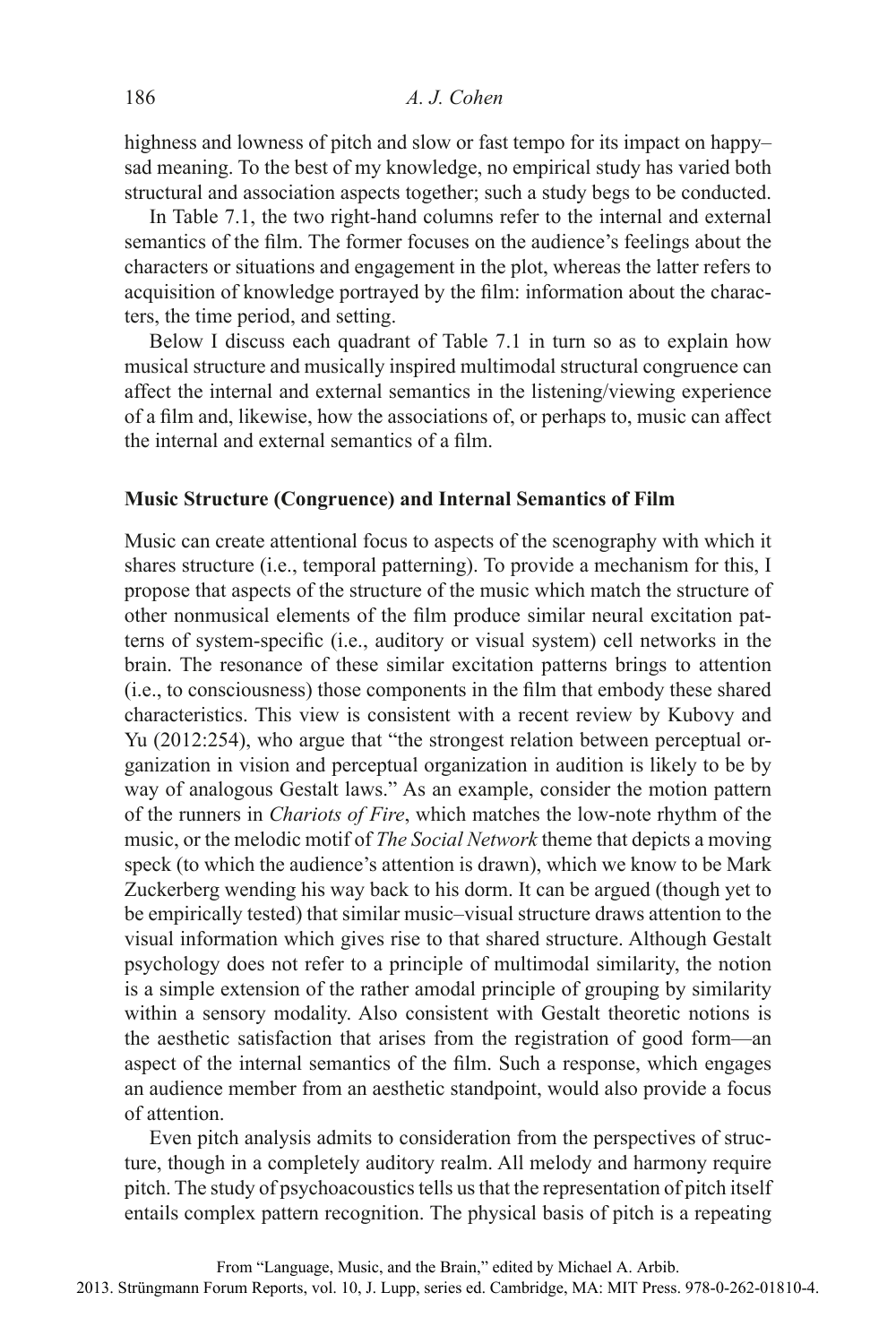pattern of air pressure. At a rate of between 30–20,000 times per second, any repeating air pressure pattern will produce the perception of pitch in the normal human auditory system. The sensation of pitch, as distinct from noise, requires the mental registration of approximately six cycles (Boomsliter et al. 1970). Recent evidence provided by Bidelman and Krishnan (2011) shows that all levels of the auditory system follow individual cycles of the waveform beginning with lower brain centers. When two tones are presented simultaneously, simpler ratio relations (like the octave 2:1) are represented most clearly, and the rank ordering of the faithfulness of the representation of these relations matches the ordering of the perceived consonance. While Western tonal music scales generally exploit small ratios or their approximation, certain music exploits the simpler relations more than others. Many so-called good soundtracks (e.g., *Chariots of Fire*, *The Social Network*, and *Jaws*) exploit these simple relations, thus giving processing precedence in both lower and higher brain centers, as compared to music that exploits more complex (more dissonant) musical relations. The engagement of the sensation of pitch (as opposed to noise) may serve to engage the audience member due to the establishment of (possibly large-scale) coherent brain activity entailed by pitch representation.

Low pitches characterize the music of the three award-winning scores highlighted above. My speculation is that low sounds may have special relevance for their ability to command engagement without calling attention to themselves as music per se. Interestingly, low pitch (40–130 Hz) in the audible frequency range is high frequency in brain wave EEG patterns, and it has been suggested that this gamma range of EEG may be significant in the establishment of consciousness (John 2003; Edelman and Tononi 2000). John (2003) has reviewed research that indicates how endogenously (self-) generated rhythms can suppress exogenous (automatically evoked) information. Such a principle may account for the many anecdotes and reports that the acoustic information of film music does not reach consciousness as it normally would outside the film context. Boomsliter et al. (1970) likened John's basic notion of endogenous processing of flicker to the processing of pitch versus noise. It is not suggested that electrical gamma waves would simply arise from physical acoustic energy waves of the same frequency; however, a possible relation between the two and the effect on consciousness necessitates further study (cf. John 2002:5).

A good example of structural congruence can be found in Kubrick's *The Shining*. Toward the climax of the film, the child, Danny, retrieves a butcher knife from the bedside table near his sleeping mother (Figure 7.6). With the knife held up in his left hand, the child's right-hand fingers move up toward the tip of the blade just as an ascending dissonant sequence of three tones sound from Penderecki's *De Natura Sonoris No. 2*; the audience's attention is drawn to the blade, its sharpness and danger. When Danny's fingers descend, the movement is accompanied by two more notes which add further emphasis; as Danny places his fingers lower on the blade, a lower note sounds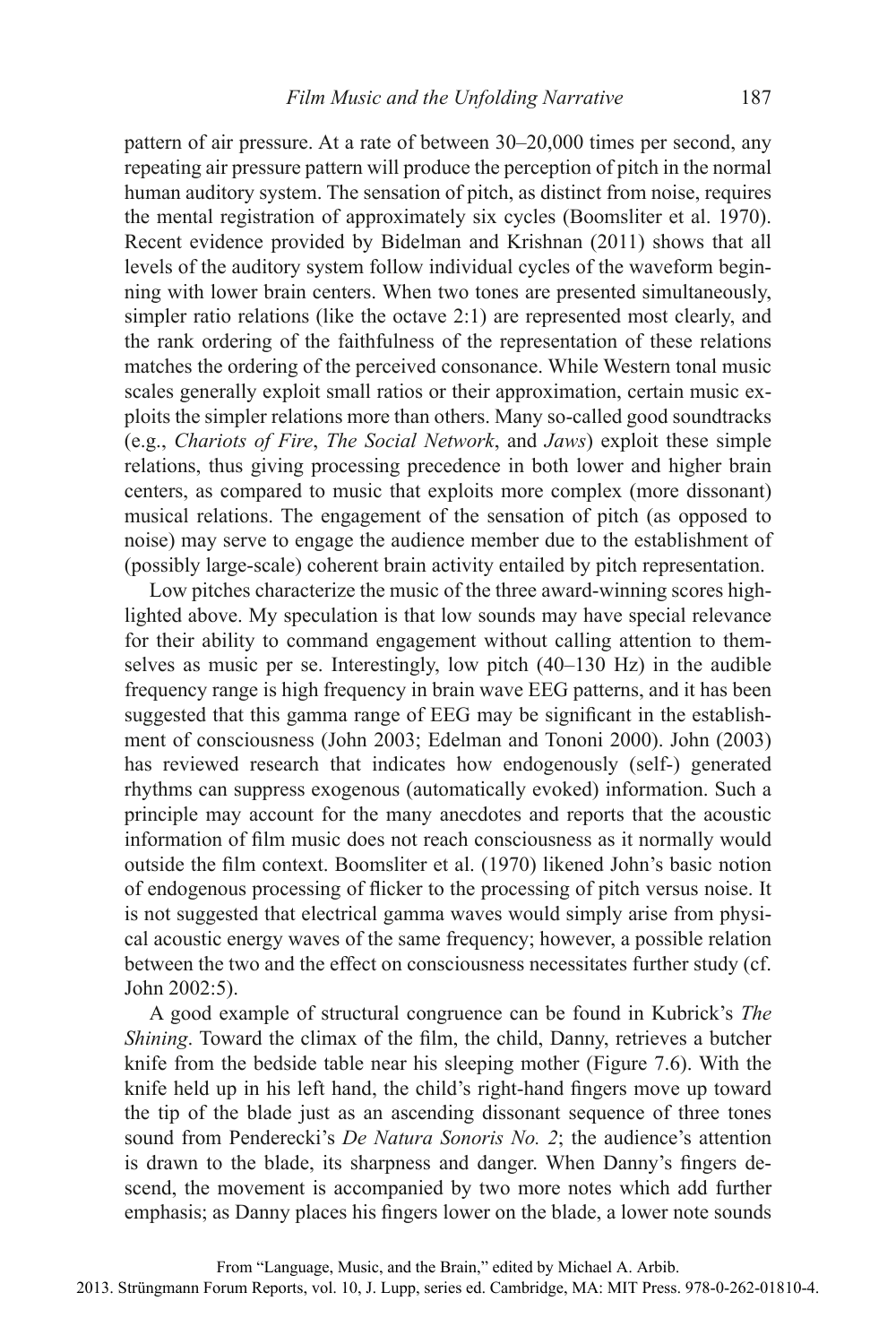

**Figure 7.6** Scene from *The Shining* (Kubrick 1989), where Danny senses the sharpness of the knife. His finger motion up and down the blade parallels the direction and timing of the accompanying music—a dissonant melody from Penderecki's *de Natura Sonoris No. 2*. (http://www.youtube.com/watch?v=4iwK2jwqFfk)

and becomes a drone. In addition, immediately prior to and after this short episode, Danny repeats, in a low croaky voice, the word "redrum"—murder spelled backward—which functions as a type of musical ostinato (a repeating melodic fragment), in counterpoint with the discordant instrumental music of Penderecki. This functions much like the background motif of the *Jaws* semitone theme, the repeating rhythm of the *Chariots of Fire* theme, and the repeating bass note of *The Social Network* introduction.

Assuming that watching an action elicits the same neural activity as enacting the action oneself, the engagement of the mirror neuron system is likely to be a major contribution to the internal semantics of the film experience. Watching Danny move his fingers up and down the knife blade may engage an audience member in representing this same activity personally. Because the direction of the melody can also engage the same mirror neuron system (Overy and Molnar-Szakacs 2009), film music can reinforce the empathetic effect. Any ascending pattern of notes will parallel Danny's fingers moving up the knife blade, allowing the audience member more readily to identify directly with the action and empathize with the character. Once attention is directed by visual information, which shares structure with the music, other associative and metaphorical components of the music can connect to the internal semantics, as will next be described. It is important to note, however, that none of the music phenomenon above requires that sounds be heard. The impact of the sound arises from its structure not the sound per se.

#### **Music Meaning ( Associations) and Internal Semantics of Film**

In addition to the motoric, gestural information described in the example of Danny from *The Shining*, music brings with it emotions that can be ascribed to the experience. Blood et al. (1999) have shown that different regions of the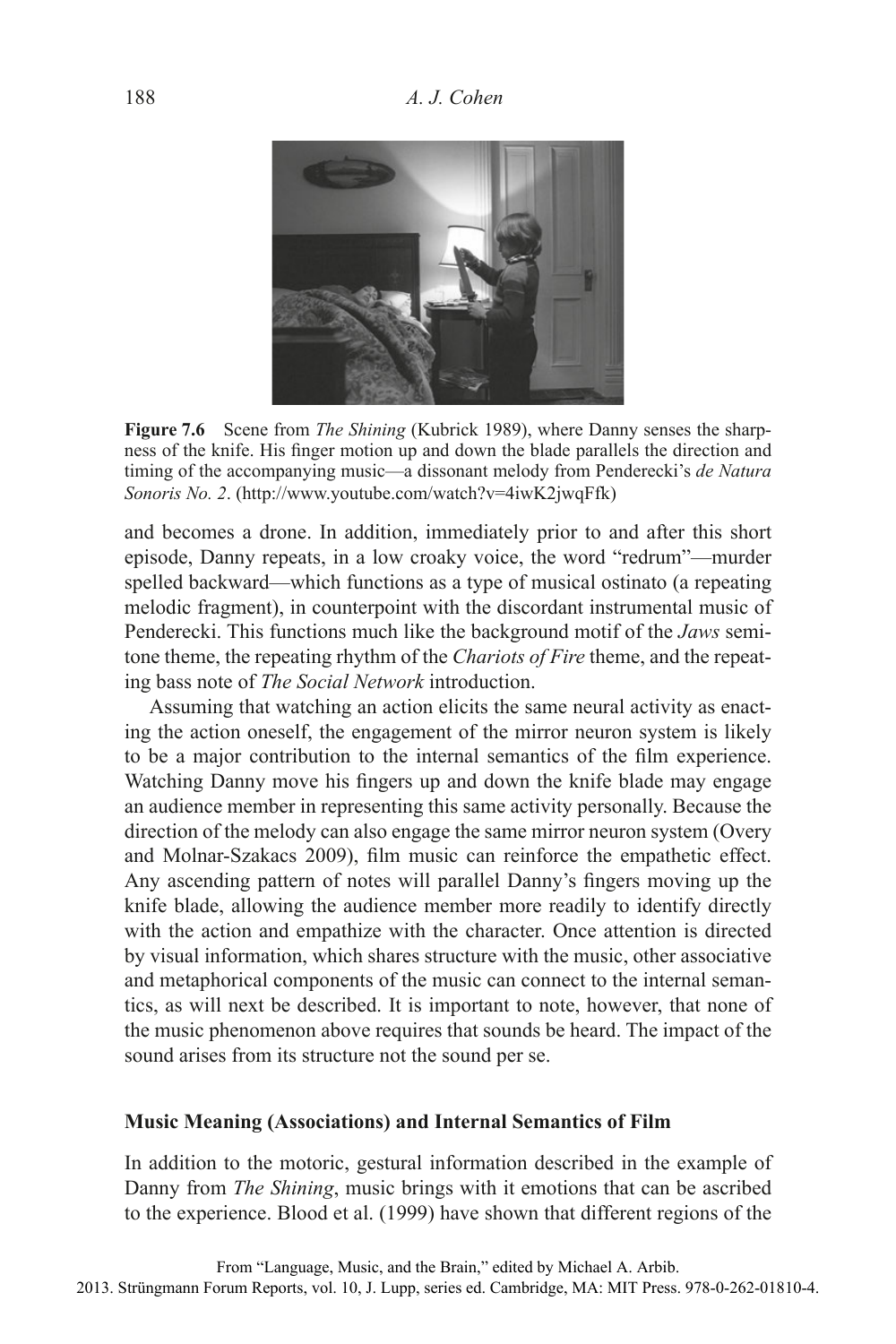brain are affected by consonant and dissonant music passages. Thus, we would expect the discordant notes of Penderecki in *The Shining* example to increase a personal sense of unpleasantness and danger associated with the sharp object, as compared to the associations that an ascending consonant passage from a Mozart concerto might bring. In the example of Ben Gazzara driving his convertible to the music of *Sh-Boom*, the jaunty melody brings with it carefree associations and old-fashioned coolness. The music helps the audience to become Ben Gazzara, the King of the Road, or to perceive the sharpness of the knife, as Danny's fingers run up and down the knife's blade, like a discordant musical arpeggio. These are no longer cardboard characters; the amodal musical properties of ascending and temporal pitch patterns coupled with embodied motion plus the associations that come with the music enable an audience member to identify more easily with or, in a sense, become the characters on the screen.

Sounds pulsing at the heart beat or breath rate (as in *Jaws*) may bring associations of life and death. The random modulations of the repeating tone in *The Social Network* mirror anxiety and uncertainty—something is about to happen. These associations support personal interpretation and involvement in the drama. As in the structural analysis described earlier, these association effects are independent of actually registering the music as sound. By analogy, readers are typically oblivious to the letters on the page as they extract the meaning of the words.

#### **Music Structure (Congruence): External Semantics of Film**

Mental analysis of film music, carried out on various hierarchical levels, may lead to the identification of the music, if it is a known piece, or to the recognition of its style. As discussed, film music may be, or can become, part of the story, the diegesis. In the *Road House* example discussed earlier, the music begins in the seemingly nondiegesis, but as the camera pans in for a closeup of Ben Gazzara, we realize that he is singing along with the music—the music has thus crossed the "fantastical gap" (Stilwell 2007). In this example, the source of music can be attributed to the convertible's radio. Of particular interest to the consideration of music-visual congruence is the synchrony of the music structure and actions of Ben Gazzara, the driver. He sings along with the music. The congruence indicates his musicality. His bass voice is distinct from that of the tenor range of the recording. His voice and mouth are synchronized with the music, as are the movements of his head. He embodies the music, and he imparts that embodiment to his steering wheel and the undulating motion of his vehicle. This music-visual structural congruence contributes information about the external reality of the film narrative, in particular about the Ben Gazzara character. The audience does not give this a second thought, but a very different personality would be portrayed by a driver who sings off pitch, out of synchrony, without embodying the music. Synchrony adds a dimension to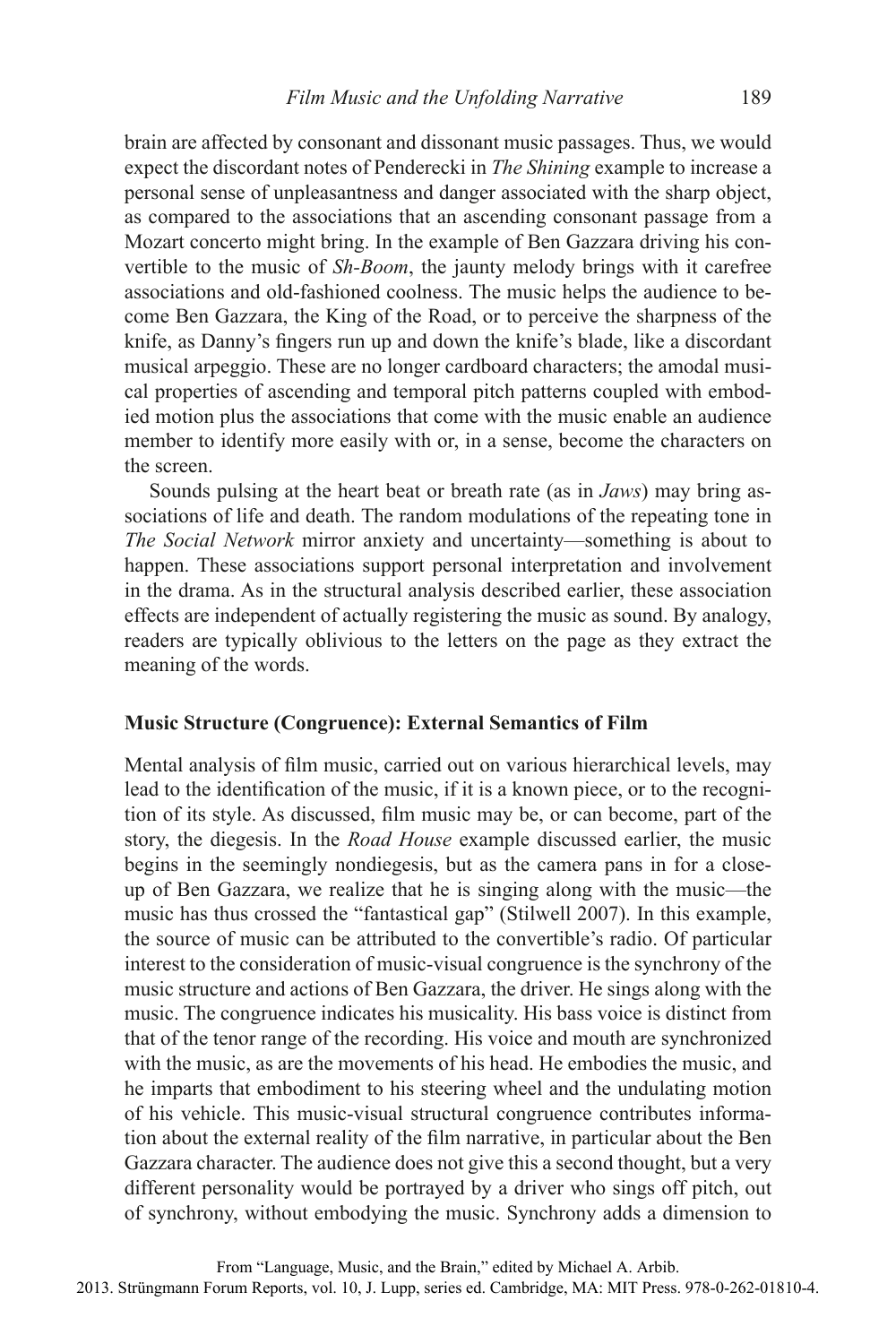this character. It is also a source of humor and drama in the film as the world of abstract structure—that of a dance with a car—clashes with an object that also inhabits the real world; specifically, a driver coming in the opposite direction, quite out of phase with the ongoing congruent audiovisual pattern. This addition to the communication of the external reality of the film world arises by virtue of the structural congruence of the music with other nonmusical structure in the film. The phenomenon requires that music be part of the diegesis and that the music is heard.

#### **Music Meaning (Associations): External Semantics of Film**

The style of the music provides associations that contribute to the external semantics. Diegetic music provides information about the world of the film in a very obvious way. It is the way in which directors, in the early days of talkies, thought film music should work. The old rock and roll tune *Sh-Boom* helps represent the character of Ben Gazzara, telling the viewer his tastes in music, characterizing his age, providing a sense of the complexities of his personality, and appearing in a fairly human light in some respects.

Some films incorporate music performances within the drama to showcase a potential hit song for the film. Some background music may be used to set the scene and provide information about the context of the film through association. If new associations are formed between the music and events or characters in the film (i.e., if leitmotifs are created by the pairing of music and film) and these serve to further the plot and provide information about the reality of the film  $(e.g., a shark is nearby)$ , this can also be considered as a musical contribution to the external semantics of the film. At the same time, the emotional impact of this cue could be regarded as an associative effect with implications on the internal semantics of the film. In some cases, the music contributing to the external semantics of film may be the focus of consciousness, but this is not necessary, as in the case when music associations set the historical period or general setting.

#### **Summary**

The relationships between the structural and associationist dimensions and semantic (internal and external) dimensions of a film, outlined in Table 7.1, show how the music from a film score can contribute to the impact of the film, from both personal emotional and external meaning perspectives. This structural–associationist analysis can also be applied to any physical dimension of the film: scenography, the text, the sound effects, the spoken dialog, or music. For example, Danny's repetition of the pseudo-word "redrum" (murder backwards) has a structural component quite apart from any other meaning that it might have: this repeating pattern, spoken in a croaky low pitch, draws attention to Danny and his eerie extrasensory perception.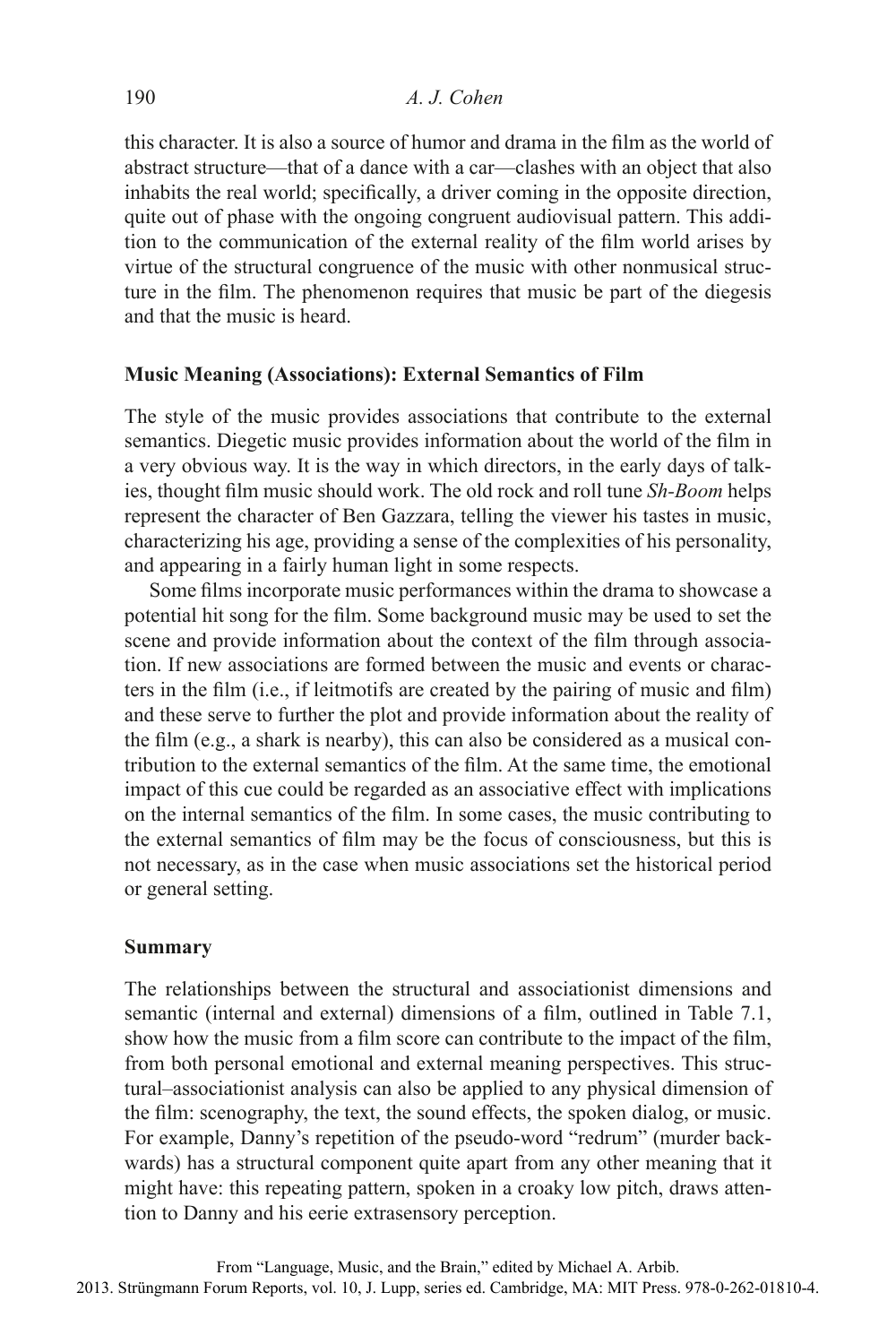## **The Structure of Film**

A few general observations about narrative are in order. Let us first note its roots in our embodied interactions with the physical and social world. It "is found in all activities that involve the representation of events in time" (Abbott 2008:xii). Narrative or story appears in many guises. The most obvious is through written text: fiction books and stories that are a natural part of lives from birth through to old age. Developmental psychologist Katherine Nelson  $(2005)$  identifies the development of narrative understanding and generation as the fifth stage in the development of consciousness, and states that it occurs between the ages of three and six years.

Historically, stories have a much earlier origin than texts; stories have been told since the earliest civilizations and are exemplified by myths. Storytelling remains an everyday skill—one that can be developed to an extraordinary level of expertise. In film, stories are told visually through scenography and typically, due to technical advances in cinema technology, with added text and talking voices. Sound effects help to tell stories and so, curiously, does music. Each of these domains makes specific demands on the brain, and it is a puzzle to determine whether additional domains (language, sound effects, and music) make it easier or harder for the brain to process the narrative.

Regardless of the medium of presentation, as in everyday perception and cognition, audiences of a film have two sources of information (Figure  $7.7$ ): (a) the lower-order multimodal physical/sensory input (i.e., the patterns of light that hit the retina as well as the patterns of sound waves received at the ear) and (b) their higher-order knowledge, based on their own remembered or stored experience. The latter includes the rules and conventions about social norms, the grammar of story construction, and memory of one's own reactions to such information. Long-term memory includes all of the information that an individual can draw on to make sense of the world based on experience. From this arises the capacity for narrative, developed early in life. Both of these sources might be regarded as coming from the external world, but in different ways. Multimodal physical information (Figure 7.7a), which impacts the sensory receptors of the eye and ear, leads to automatic (exogenous) sensory processing, whereas memory (Figure 7.7b), prompted by fast preprocessing of the sensory information, leads to elicited (endogenous) generation of higherorder hypotheses and expectations about the reality represented at the sensory receptors. The output of the top-down endogenous processes (Figure 7.7b) may or may not find a match in the slower bottom-up exogenous processes (Figure 7.7a). Following the concepts of many theorists (Edelman and Tononi 2000; Grossberg 1995, 2007; John 2003; Kintsch 1998a), the best match leads to consciousness and, in my model for the role of music in film (Cohen 2005, 2009, 2010, 2013), to the *working narrative* (Figure 7.7c).

The effect of music on the interpretation of film has often been shown to be additive; for example, happy music plus neutral scene leads to happier scene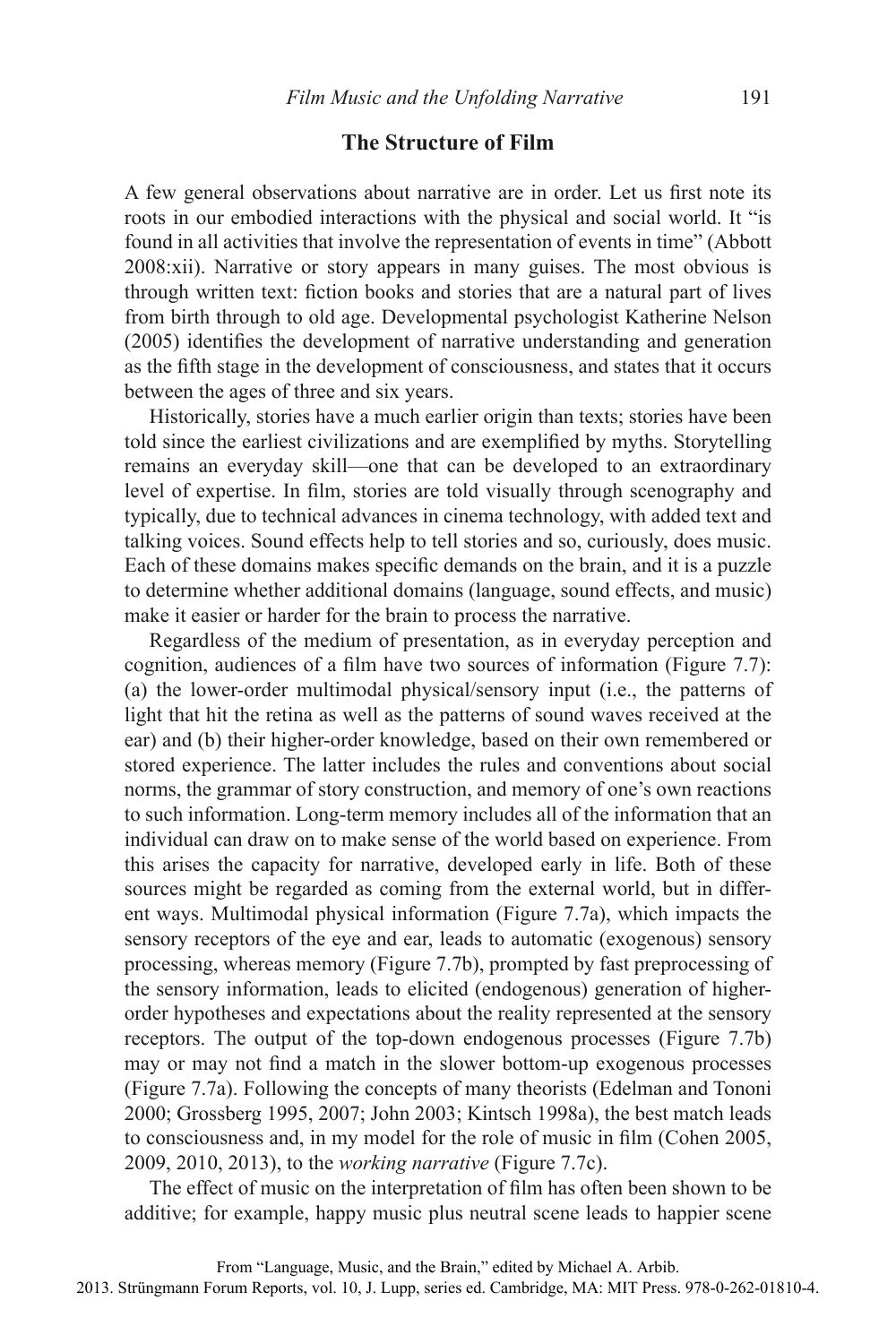

**Figure 7.7** Two sources of information are available to the film audience member and lead to the working narrative.

(Cohen 2005). In addition, if camera technique directs attention to a particular visual focus (e.g., to highlight the main character in a film), the associations from the music would also be so focused. However, music itself may offer its own means of directing attention (Table 7.1). The role of congruent musicvisual structure on visual attention may modulate an otherwise general associative or semantic effect of film music such that the meaning of the music is ascribed to a *particular* visual focus of attention (Cook 1998; Marshall and Cohen 1988; Cohen 2010). Thus the emotional associations of the music plus the other narrative elements internal to the scene would link together for a cumulative effect. Recall, for example, the scene from *The Shining*, where Danny retrieves the butcher knife that his mother has placed on her bedside stand as she naps. Emphasizing how sharp it is, he glides his fingers up its edge. As his fingers ascend toward the tip, the background music runs through a discordant high pitch arpeggio. The association of discordance and the ascension of the arpeggio add to the ominous nature and danger of the scene. The shared amodal property of ascension, common to the visual action and the music pattern, form a hinge that binds together an audiovisual Gestalt to which now additional associations of the music and the scene can be integrated. The audience member can empathize with this up and down motion along the blade, and the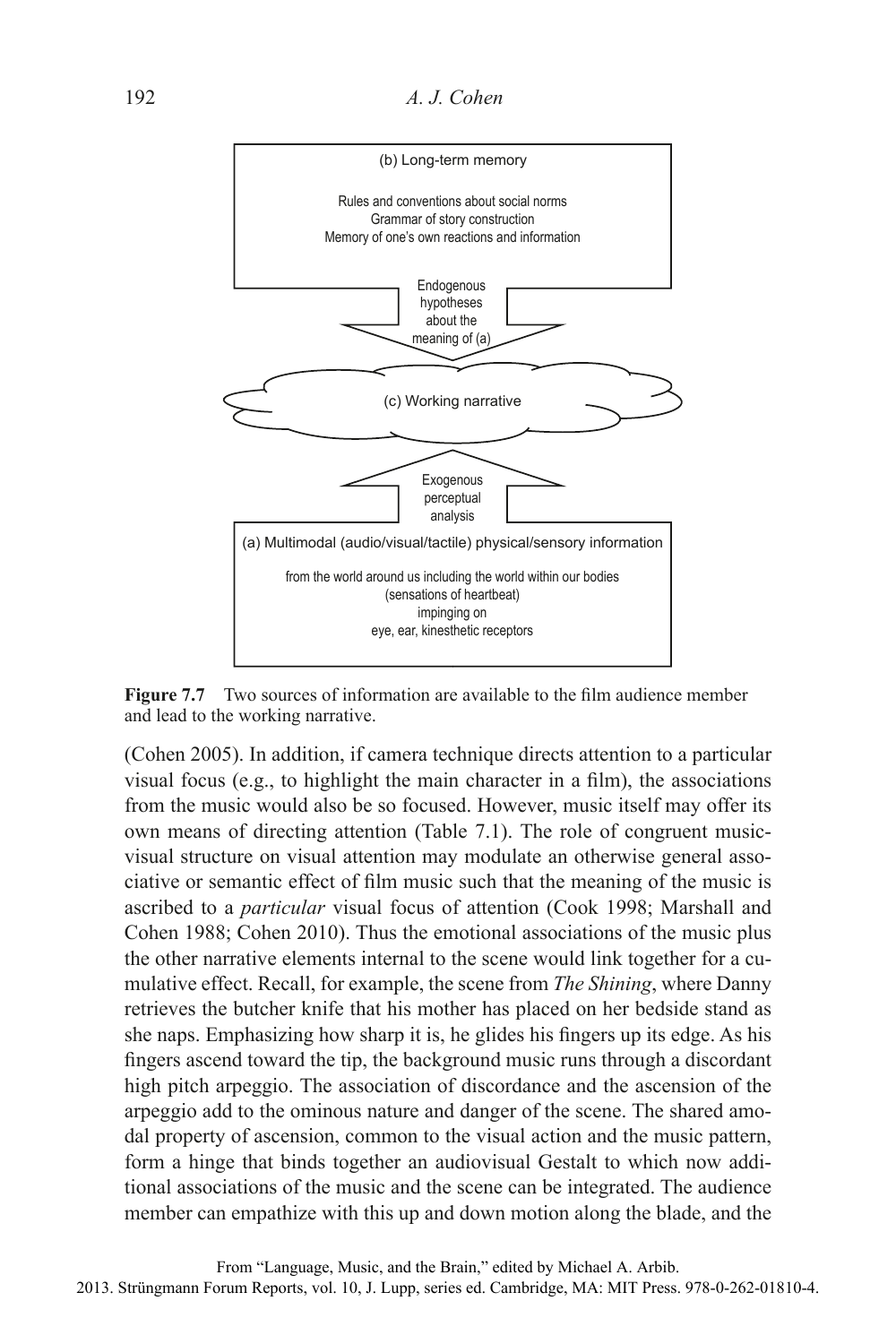discordance can be ascribed to this focus of attention. This particular motif, or simply the last sustaining low note of the passage, may be linked to the scene or to the knife.

The process described above may be further considered as two stages: (a) focus attention through temporal congruence and (b) ascribe meaning of music to the focus. While there is no evidence that these processes occur in this order, there is evidence for both independently, but not yet in the same study. The anecdotal impression of music and film "going well together" is compelling, as in the example of the knife clip in *The Shining*. The scene from *Road House*  previously described provides another. Here the evil city tycoon (Ben Gazzara) drives from his mansion in his convertible singing *Sh-Boom*. As far as he is concerned, he owns not only the city but the highway too, and as the contour of the melody undulates up and down, his vehicle outlines an undulating contour above and below the highway midline. The audio and visual are bound by their amodal similarity, and the jauntiness of the music funnels through to add to the personality of the tycoon. However, the visual and musical trajectories (i.e., their up and down patterns) are, in fact, not exactly in phase, and thus the phenomenon under discussion requires a variety of conditions for testing if we are to understand the relative contributions of the coordinated melodic and visual motion and the ascription of the meaning of the music to the visual focus of attention.

The narrative and multimedia context of film emphasize the ability of the brain to integrate multiple sources of information. This ability, however, is simply what the brain does in most waking minutes. Hasson et al. (2008b) have been exploring the intersubject correlation in brain activity as measured with fMRI across groups of viewers of the same film for more than ten minutes. Their study shows a systematic increase in correlated brain activity as a function of the degree of structure of the film: from a (low-structure) segment of reality video of New York City, to a sophisticated TV comedy *Curb Your Enthusiasm* by Larry David, to *The Good, the Bad and the Ugly* directed by Serge Leone, and finally to a TV thriller directed by Hitchcock, representing increasing levels of aesthetic control. The correlations or cortical activity across audiences (different for the four presentations) range from less than .05 to over .65, respectively. The technique looks promising for application to music variables, provided that the noise of the magnet is not so loud as to disrupt the impact of the music. Hasson et al. (2008b) also review related work, comparing responses to video (silent film) and audio story, which show strong differences in response. In addition, repeated viewings of intact versus scrambled versions of films led to different degrees of correlation.

Film places a boundary on audiovisual stimulus conditions, and this control is helpful in understanding how music and language work within the larger sensory context. With the additional context from other sources of information of visual scenes, text, and sound effects, individual and overlapping contributions of music and speech become apparent. The concept of language and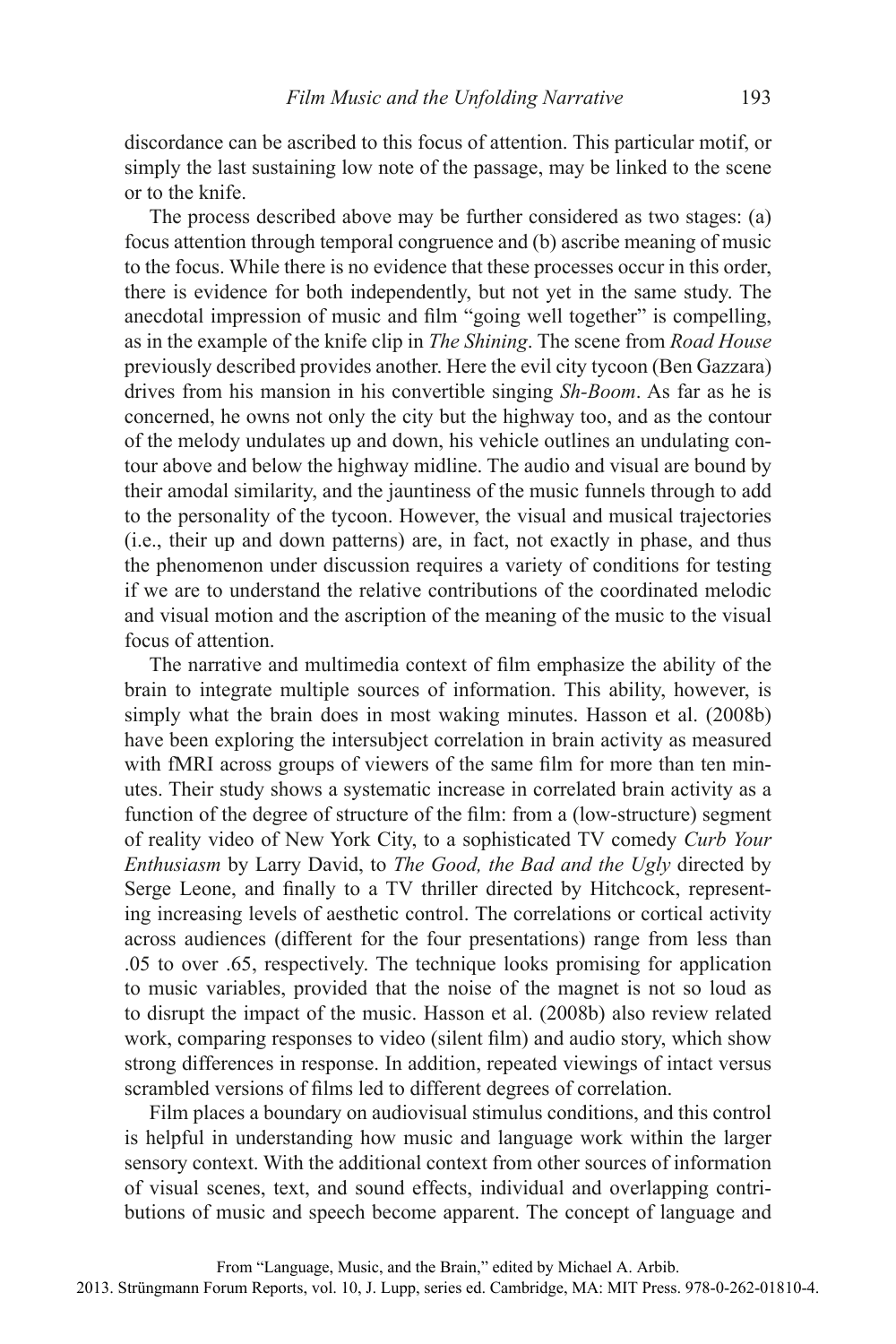grammar may apply similarly to all five of the domains of visual text, visual scenes, music, sound effects, and speech. By viewing the task of the brain exposed to film as one of integrating information from many sources, it may be suggested that the brain (at least sometimes) does not care where it gets information. It will take it from anywhere as long as it helps to get the story right. Getting the story right is the topic of a larger discussion, but for the present, the criteria would assume Grice's (1975) cooperative principle that information is narrated with the aim of creating meaning and entertainment. However, Grice's principles apply to discourse not to art, and thus additional principles are at stake (e.g., the audience is owed not simply a message but a nice experience, one which might take the scenic rather than the most direct route). There is a host of features on screen at any given time which may reward the viewer's attention, but which may or may not be essential to the story.

It would be parsimonious to apply the same code to information from different sensory sources; information from all source modalities would share the same code. Moreover, there is no reason to tag each piece of information as to its origin; that is, it does not matter whether an association of sadness came from music, or a sound effect, or from text. Instead, it is important to code for external and internal semantics. Structural and associative information apply to both external and personal realms.

Because music adds so much to the film narrative experience (or conversely, because much is lost to film narrative experience in the absence of music), and because how music functions in film is by no means unidimensional, understanding how music operates in film may hold a clue to how all film information is bound together in consciousness, and to how narrative works. Once we figure out how music works in film, it may be easier to understand how multimodal scenes are interpreted in the real world when a music soundtrack is typically absent as well as when, instead, physical and the social information are more strongly integrated (e.g., sensory information is more prominent).

# **The Congruence-Association Model and Its Extension to Working Narrative**

Expanding further on Figure 7.7, my view is that the brain encodes associations and structure from all five channels of sensory information; that is, two visual (scenes and text) and three auditory (music, speech, and sound effects) channels. This five-channel classification was introduced by the film theorist Metz  $(1974)$  and promulgated by film scholar Stam  $(2000)$ ; see also Green 2010). In the model presented here, information in these five channels leads first to a passive, automatic, exogenous activity arising from the impact of energy from the real world undergoing electrochemical transduction by sensory neurophysiological processes. Faster and slower bottom-up processes co-occur; the faster processes (or preprocesses) signal to the higher structures in long-term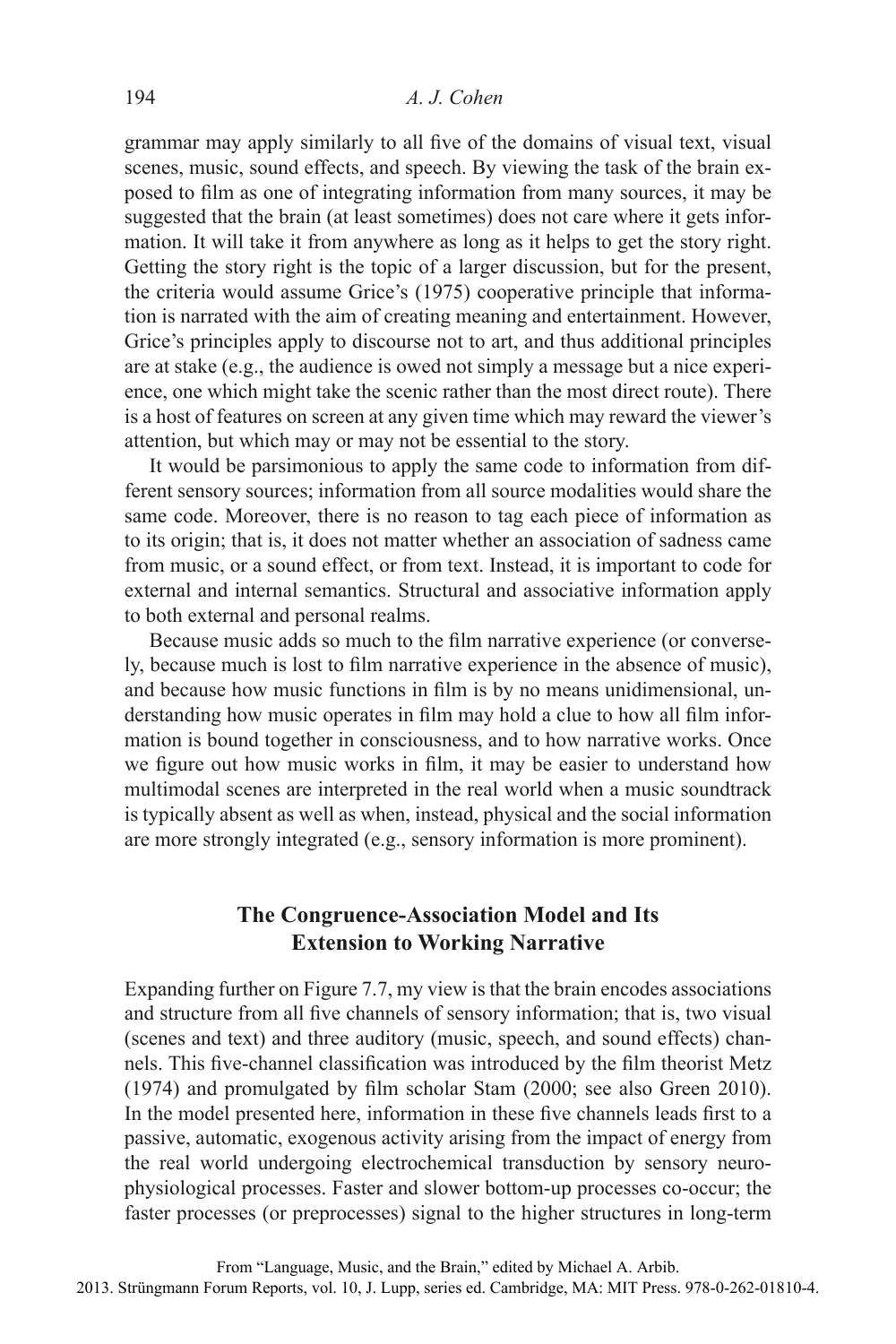memory, consequently initiating top-down endogenous processes. For a recent discussion of the similar significance of top-down processes, see Gazzaley and Nobre's (2012) article on bridging selective attention and working memory.

Preprocessing of some information primes long-term memory and narrative proclivities for establishing the bottom-meets-top matching process, whereby the best match of top-down inferences to bottom-up sensory input wins out as the *working narrative* in consciousness. In general, diverse processes informed by working memory of recent episodes, as well as by long-term knowledge of the social and physical world, forge a coherent interpretation of (a portion of) the original sensory data. This approach resembles a schema theory (John 2002; Kintsch 1998a; Arbib and Hesse 1986), but some unique features, found only in the *congruence association model with working narrative* (CAM-WN), accommodate film music conundrums (see Figure 7.8). In addition to the five channels previously mentioned, an additional kinesthetic channel is included to accommodate the mirror system activity and extend to the nonfilm (realworld) situation. The nonfilm situation would have a reduced role for the music channel.

The CAM-WN model presents two sources of information available to an audience: *surface information*, which is sensory information in six channels



**Figure 7.8** Congruence-association model with working narrative (CAM-WN). See text for explanation.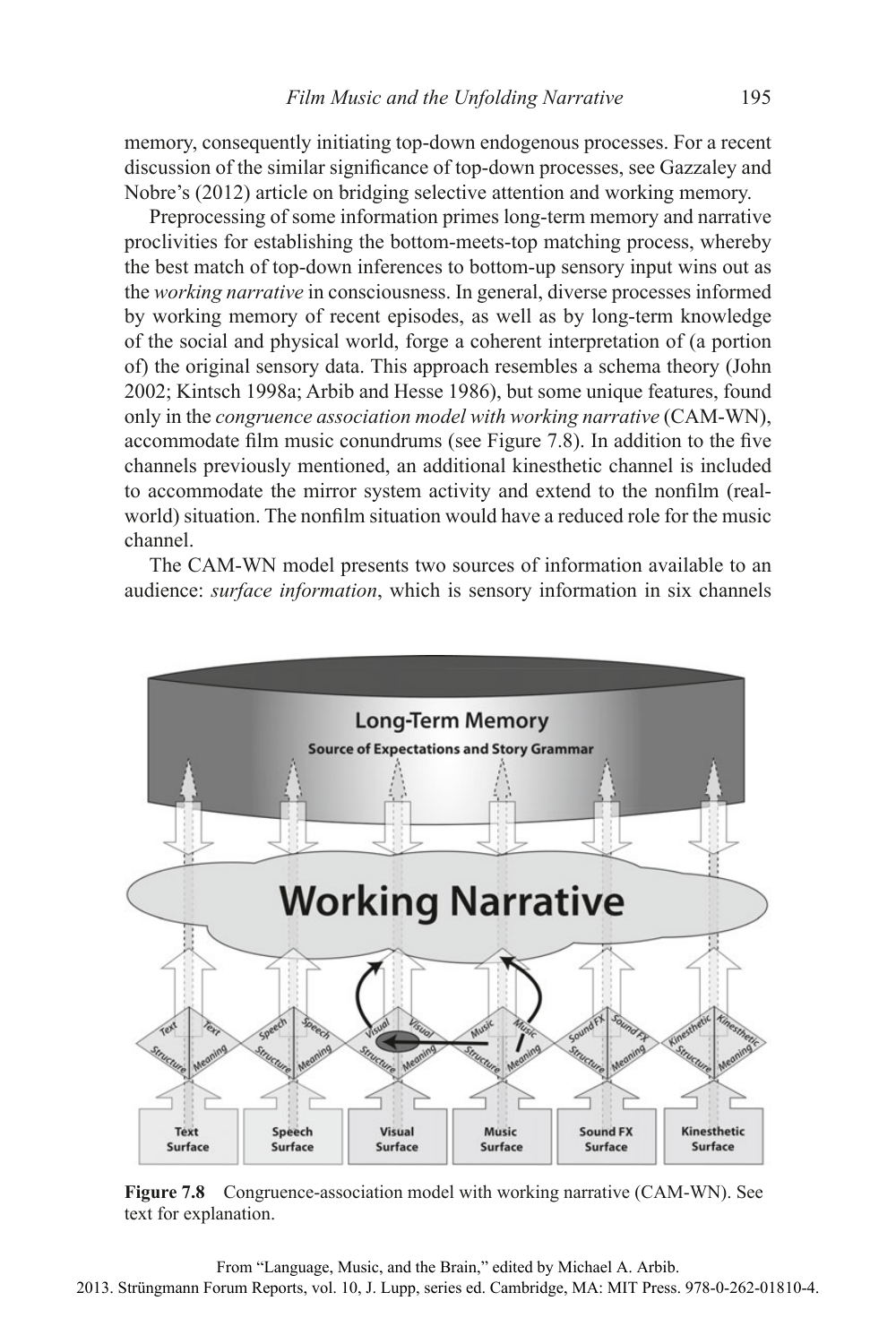(text, speech, visual, music, sound effects, and kinesthetic), and *long-term memory*, which includes expectations and story grammar. Surface information entails bottom-up processing—both fast preprocessing (as represented by the dashed lines) and slow, more accurate processing. Long-term memory processes are top down and are elicited by the arrival of activation from the fast preprocessing. The surface information from all six sources is coded similarly into structural features and meaning (associations). The shared code (of structure and meaning) allows for structural congruencies and cumulative meanings, and assists in targeting elements that are relevant to the story. In Figure 7.8, a horizontal arrow from music structure to an oval in the visual channel represents shared music-visual structure in this particular instance. The structural congruence directs attention to the congruent visual pattern which becomes the attended target. These attended elements are the target in a contest to find the best match with top-down processes. The best match enters into consciousness in the working narrative, which is the audience's conscious unfolding narrative. Only matched items achieve consciousness. Thus meanings (associations) of the music and music structures may contribute to the narrative without the actual sounds of the music entering consciousness, because those sounds are not matched by endogenous generation.

The music channel, in part, distinguishes this model from "just a theory of perception" or "just a theory of information processing." The translation of these elements into neural equivalents may well be possible with increasing numbers of studies of brain imaging; however, very few brain imaging studies have focused on music and moving images to date, and more are needed. The CAM-WN framework is helpful because of the focus it gives to music; it also draws attention to the fact that music is not one thing but is comprised of many separate components, each of which can be analyzed in more than one way. Like each of the other channels of film information, music is analyzed for associations and for structure. This approach can inspire studies that isolate particular conditions within and between different modalities (e.g., the effects of different tempos, rhythms, or intensity changes, etc. on meaning within two modalities and the effect of the combination of tempos on meaning when the modalities are combined).

The CAM-WN model is general enough to incorporate other proposals which are relevant to the question at hand but are descriptive and not predictive. Examples at two ends of the spectrum are provided by E. Roy John's neural theory of consciousness (John 2003), as discussed above, and Kathrin Fahlenbrach's insightful approach to explaining the contribution to film meaning through the components of the soundtrack. Fahlenbrach argues that audiovisual scenes refer to presymbolic metaphorical structures in our cognitive system that offer rich material for visual and acoustic concretization of both very complex meanings and the representation of bodily and emotional experience (Fahlenbrach 2008). For Fahlenbrach, audiovisual metaphors function, with reference to emotional metaphors, as emotion markers in empathetic scenes,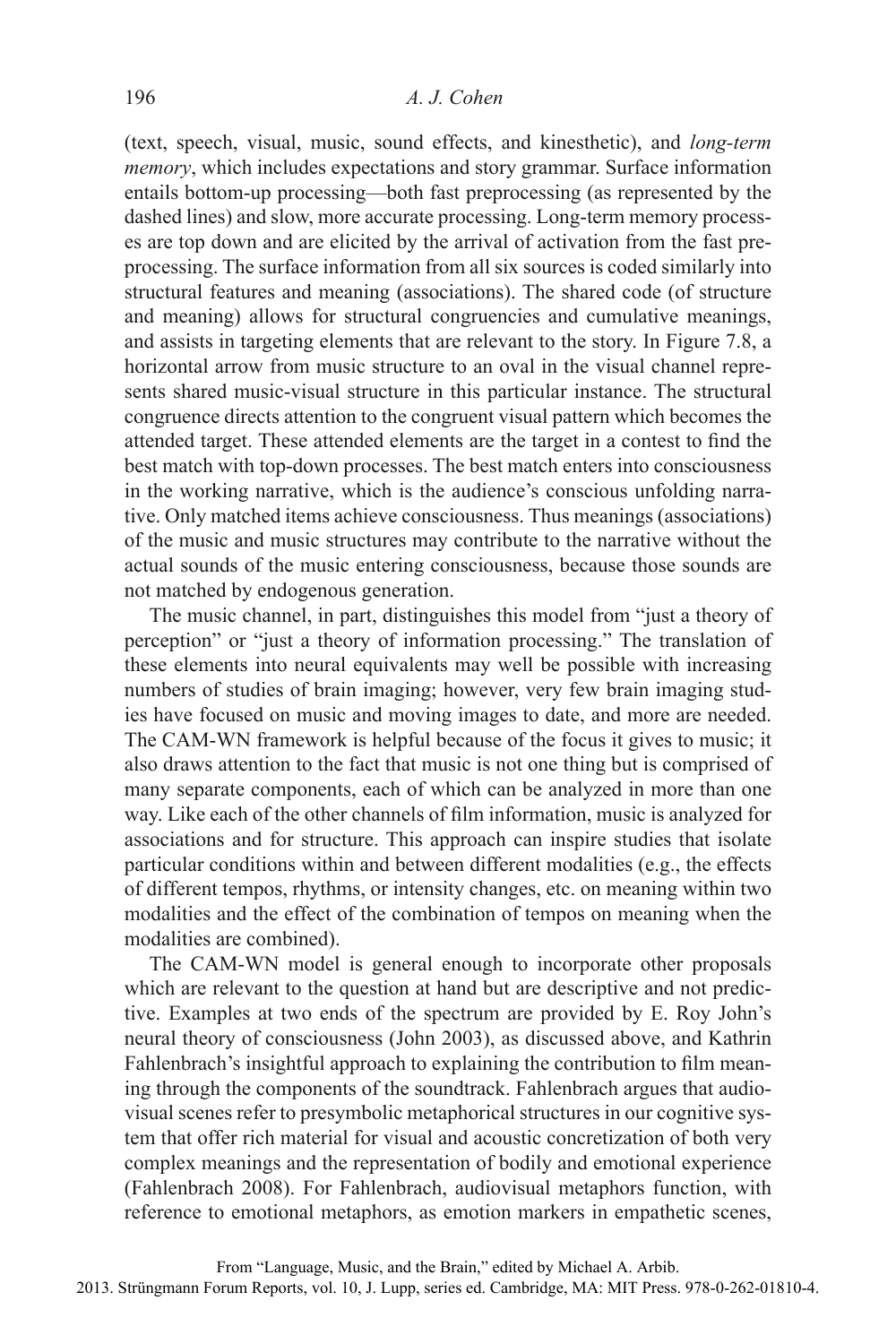which represent culminating points of a film. She stresses, however, the need to test her model empirically.

John's focus on the match between exogenous and endogenous processes and Fahlenbrach's focus on the amodal component of media are encompassed by the CAM-WN model. Thus the CAM-WN model allows application of concepts from various levels of discourse within the same framework and specifically incorporates music. Fahlenbrach (2008) does not make reference to specific music features, and John (2003) does not even mention music, although Boomsliter et al. (1970) related his empirical research on exogenously and endogenously produced rhythms to pitch processing. The incorporation of the schema theory proposed by Herrmann et al. (2004) accommodates the matching component necessary for recognition and consciousness and adds the mechanism of the gamma band, consistent with the earlier proposal of John (2003), the function proposed by Fries (2009), and the evidence for frequency following at lower and higher brain levels for pitch analysis by Bidelman and Krishnan (2011).

CAM-WN accounts for the tolerance and prevalence of nondiegetic music that is artificial with respect to the ongoing world of the film (Boltz 2004; Cohen 2010). In CAM-WN, the top-down inference process (from long-term memory) can match the *meanings* of the music without matching the acoustical information (sounds) of the music. CAM-WN proposes something like an illusory conjunction (Treisman and Schmidt 1982) that forms between music meanings and visual object information, leaving behind the acoustic shell or vehicle that is never to appear in the working narrative (the story), though potentially preserved in an independent music memory simultaneously being updated (and without which there would be fewer CD album downloads and sales). John (2003) refers to data that shows how endogenous generation can suppress exogenous information. Endogenous information leads to perception although the exogenous information is in fact registered (without reaching awareness). CAM is descriptive and to some extent predictive, but twenty-first century cognitive science is, or will soon be, able to do better by explaining more specifically how brain mechanisms might carry out and elucidate CAM's functions. Within the last decade there has been progress to this end; however, only one brain imaging study has focused on both the moving image and the music track (Eldar et al. 2007).

Reference was made earlier to the notion of film music contradicting the diegesis. By this I mean that the music would not fit the fictional world depicted: Count Basie and his big band have no place on the desert *(Blazing Saddles)*; a violinist happens to be along Mark Zuckerberg's path (*The Social Network*), not three cellos, an electric and a nonelectric piano, and the violinist is playing a piece not tuning up. The acoustics contradict the scene depicted. The emotion conveyed by the music does not contradict the scene, supporting both its internal and external semantics. In CAM-WN the lack of a match between exogenous and endogenous activity associated with the actual sound of the music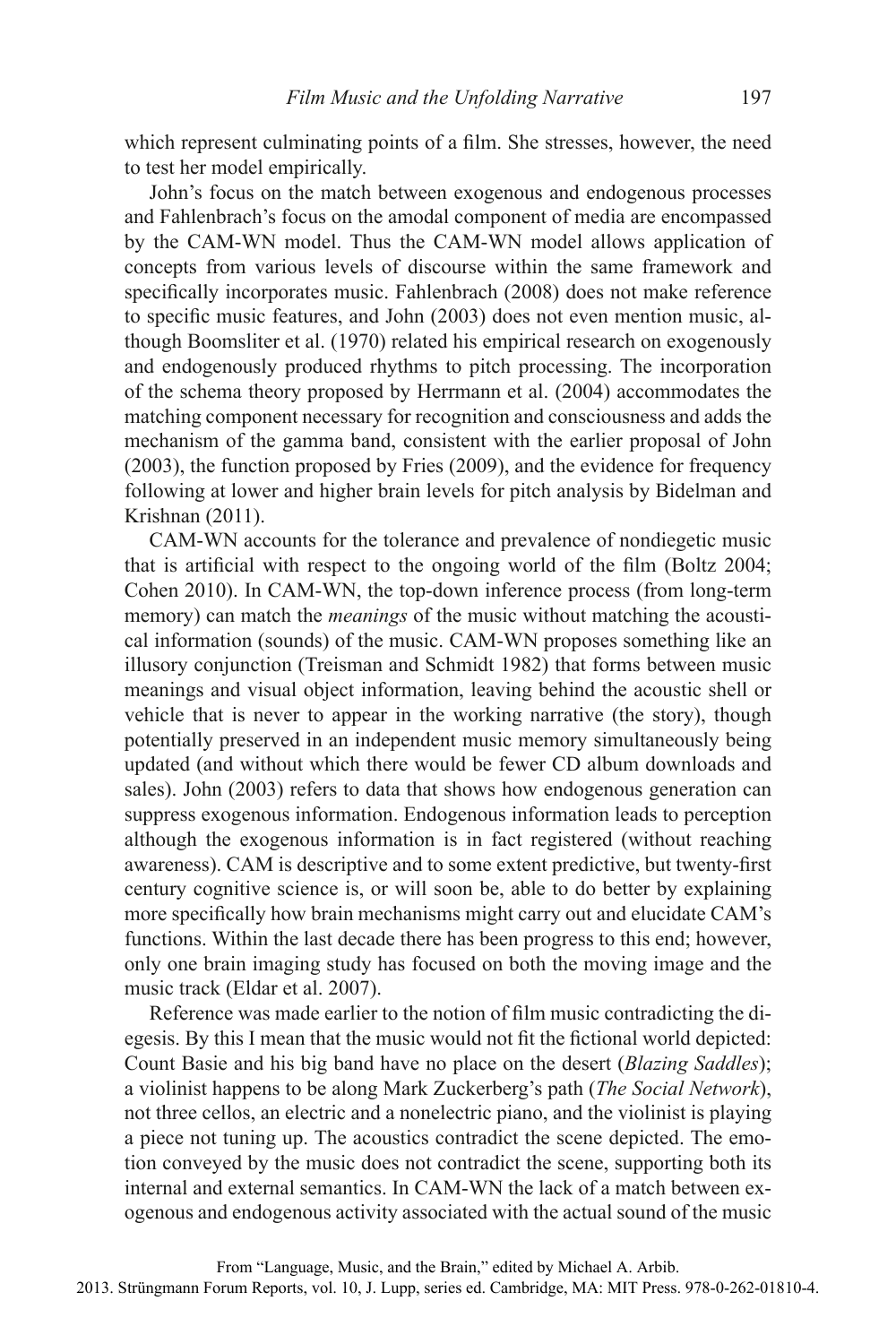means that the sound is outside of consciousness. No other current model or framework for narrative deals explicitly with this particular and anecdotally prevalent case.

Using fMRI, Eldar et al. (2007) showed that combining music which evoked emotional meaning with neutral films increased activity in the amygdala, hippocampus, and lateral prefrontal regions, as compared to a condition in which the film was absent. A similar finding was earlier reported by Baumgartner et al. (2006) who, using affective still pictures rather than motion pictures, showed activation in the amygdala and hippocampus only in the presence of music; this led the authors to propose that music engages the emotional system whereas so-called emotional pictures engage a cognitive system (for a discussion of the neural basis of music-evoked emotions, see Koelsch 2010). The work by Eldar et al. and Baumgartner et al. suggest that music, rather than vision alone, provides the link to an emotional feeling state in film. Their data were also supported by subjective responses which showed additivity of emotional meaning from auditory and visual sources. The results concur with musicologist Nicholas Cook's (1998:23) description of the role of music in the multimedia context: "a bundle of generic attributes in search of an object....a structured semantic space, a privileged site for the negotiation of meaning." The level of rigor required or that can be expected is represented by the approach taken by Arbib (2010) and Arbib and Lee (2008) in their attempt to explain how a verbal description arises when information is visually presented. Details remain, however, to be resolved. Arbib and Lee (2008:151) show, for example, how the same visual image will lead to different grammatical interpretations depending on context. Moving this example to the present discussion, such context can be provided by musical structure arising from the first level of CAM analysis, or it can be provided by endogenous generation arising from the flow from long-term memory that has been primed by preliminary processes. The information is available to construct the theory within the CAM-WN framework.

Audience engagement or absorption in a film, particularly when facilitated by music, begs for consideration of the topic of consciousness. Revonsuo (1998) has focused on neural synchrony that leads to binding, which brings about consciousness (see also Crick and Koch 1990). Here I suggest that music input facilitates creation of such synchrony. Luo et al. (2010) obtained magnetoencephalography (MEG) recordings from participants who watched film clips with matched or mismatched audio tracks. Their analysis revealed that a "cortical mechanism, delta-theta modulation, across early sensory areas, plays an important 'active' role in continuously tracking naturalistic audio-video streams, carrying dynamic multi-sensory...information....Continuous crossmodal phase modulation may permit the internal construction of behaviorally relevant stimuli" (Luo et al. 2010:1–2). In particular, the auditory cortex was found to track not only auditory stimulus dynamics but also the visual dynamics as well. The converse was true of the visual cortex. The system favors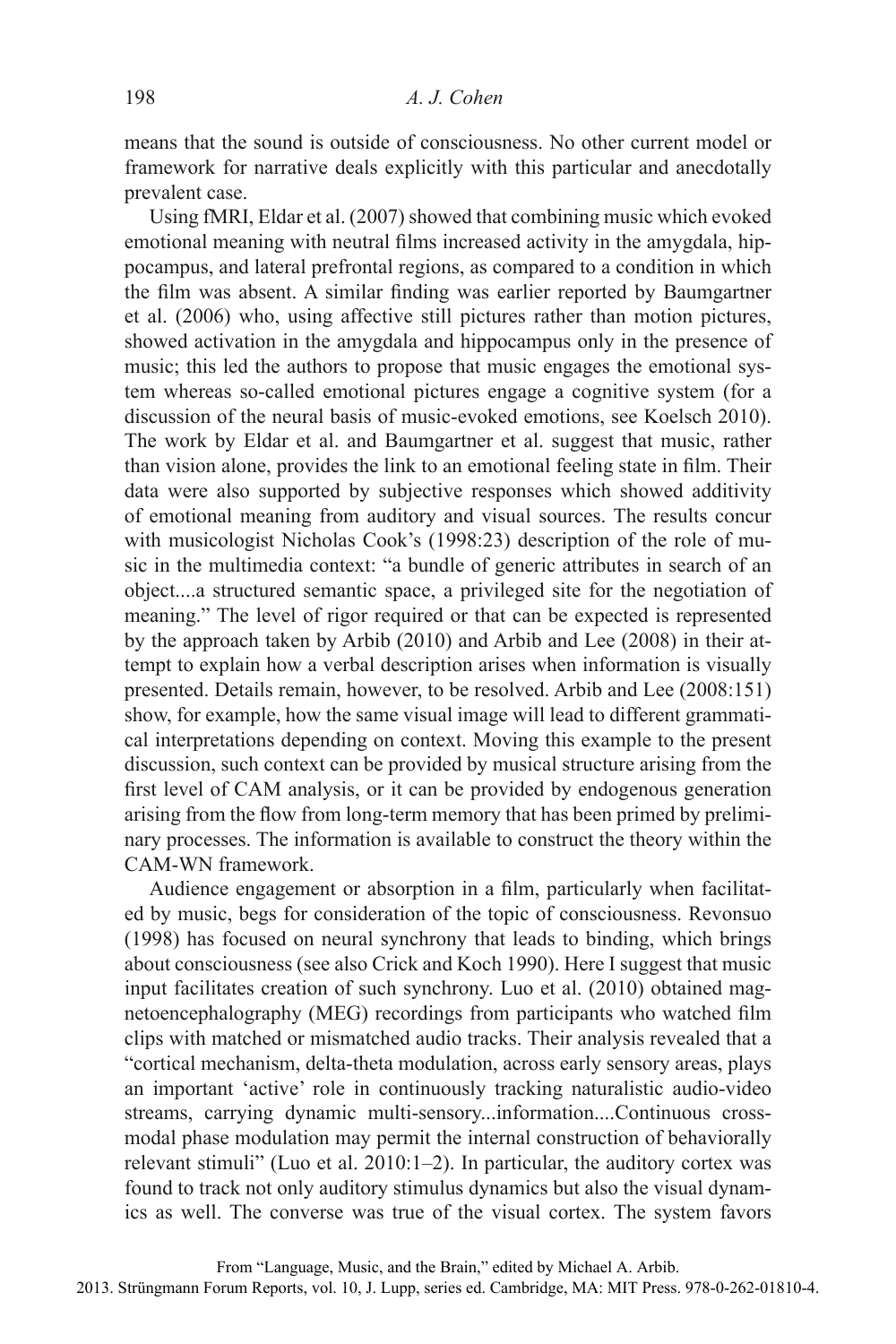congruent as opposed to incongruent audiovisual stimuli. "The phase patterns of the ongoing rhythmic activity in early sensory areas help construct a temporal framework that reflects both unimodal information and multimodal context from which the unified multisensory perception is actively constructed" (Luo et al. 2010:10). It might follow that film music produces a source for electrical brain wave patterns that can bind with accent patterns from visual sources (e.g., runners in *Chariots of Fire*, the motion of Mark Zuckerberg's image in *The Social Network* as he traverses the Harvard campus, or Danny's finger motion along the knife blade in *The Shining*) but not necessarily only these visual patterns, perhaps patterns from sound effects (e.g., the sound of motion on the pavement, the sounds of speech patterns) or the visual patterns of articulation.

Hermann et al. (2004:347) describe gamma-band oscillations (30 Hz) that enable "the comparison of memory contents with stimulus-related information and the utilization of signals derived from this comparison." Their model attempts to explain early gamma-band responses in terms of the match between bottom-up and top-down information. Furthermore, it assumes that late gamma-band activity reflects "the readout and utilization of the information resulting from this match." This mechanism, which they describe as the *match and utilization model*, seems like that which is required by the CAM-WN model in preprocessing information from the initial sensory channels, activating relevant parts of long-term memory so that appropriate inferences can be generated to make the best match with the slower and more detailed processing of the initial encoding. Commonalities with the system proposed by John (2003) deserve mention, although John's reference to gamma band begins at 40 Hz, not 30 Hz.

A remaining issue is that of the mirror neuron system. Film is an ideal context for such study because characters in the film, with whom the audience identifies, provide images to be mirrored. In addition, music also leads to mirror activities in terms of dance and other movement (Overy and Molnar-Szakacs 2009; see also Calvo-Merino et al. 2006, 2008). Speech may engage the mirror neuron system (Arbib 2005a; Rizzolatti and Arbib 1998). The prefrontal and parietal location of the mirror neuron system may overlap with a common area of linguistic and music semantic processing. The CAM-WN model accommodates motoric and kinesthetic information by means of the kinesthetic channel. Information in the working narrative normally provided by the kinesthetic surface could be provided by musical information, following Overy and Molnar-Szakacs (2009).

CAM-WN makes sense of Hasson et al.'s (2008b) fMRI correlations arising from viewing film. All audience members received the same four conditions of stimulus input that differed in aesthetic control. Hitchcock's cinematic techniques were found to control processing to a greater extent than any of the techniques used by the other directors in the study. Presumably, Hitchcock is a master of directing audience attention to particular information in the visual scene. He provides sufficient information that passes quickly to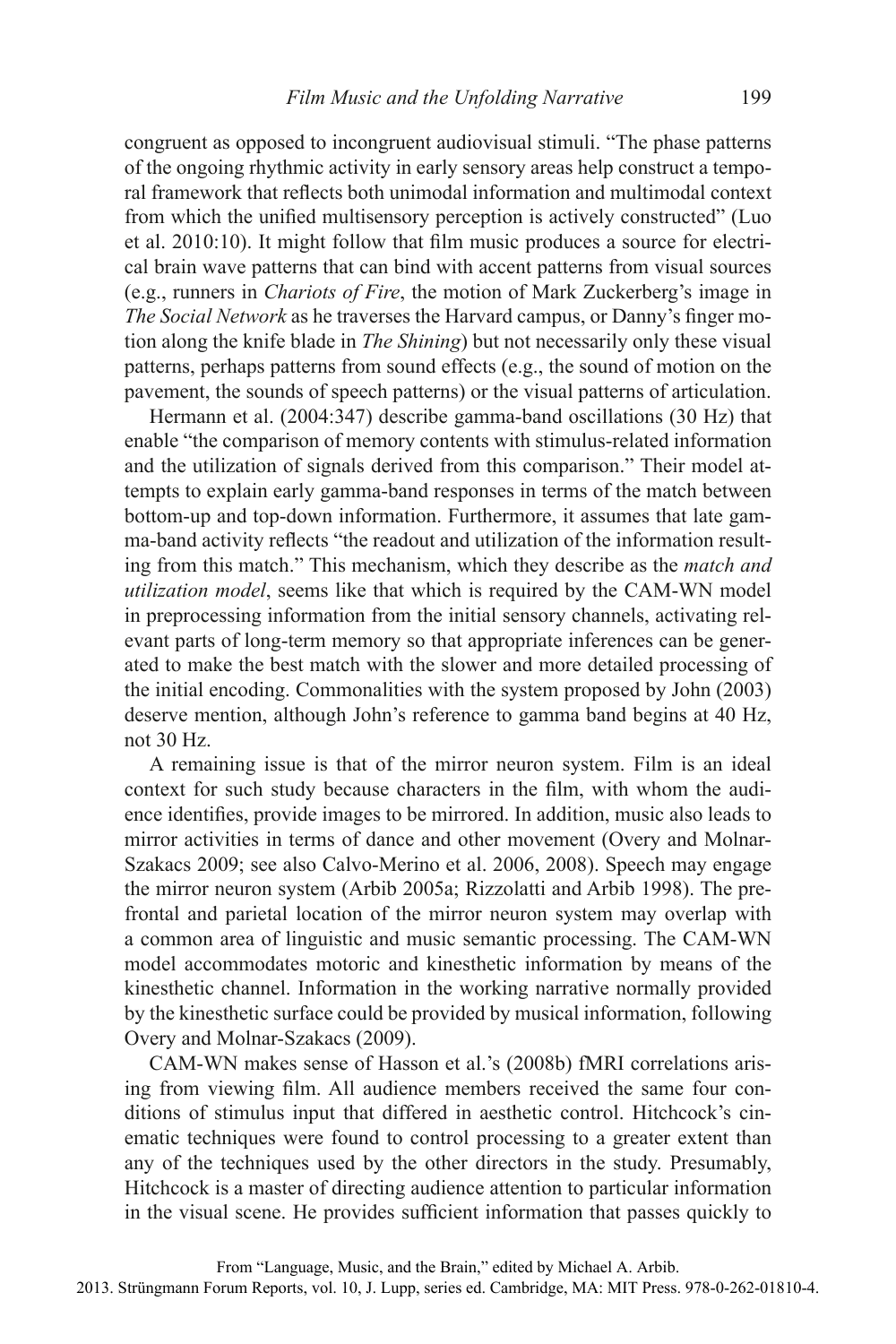long-term memory, engaging narrative processes and hypothesis generation to match or not match information arising from the sensory bottom-up processing. Only some of the parsed and processed information is best matched and integrated into the ongoing working narrative. In contrast to the Hitchcock film excerpt, a video of New York produced few common hypotheses arising from the story grammar and long-term memory. Every viewer's experience or imagined experience of New York differs. Thus, each viewer would create a different working narrative. Adding music to this videography, however, might introduce constraints at several levels and lead to higher correlations among viewers. Future research is needed to test this.

The CAM-WN approach also accommodates Levinson's (1996) challenge of the much accepted view that film music is unheard (Gorbman 1987). He has argued that film music is by necessity heard so as to help the audience understand the position of the narrator and the filmmaker. He believes that the job of the audience is to understand how the narrative, as created by the narrator and filmmaker, is to be understood. CAM-WN certainly accommodates the simpler view of the audience as the creator of the narrative, but it also accommodates the higher-order levels of narrator and filmmaker, should information in the film be sufficient to allow this aspect. This allowance, in part, depends on the audience member's prior knowledge. Clearly an audience member steeped in philosophy, aesthetics, film, and music will have more knowledge to draw on than a member who lacks this experience. To test predictions from CAM-WN, group differences in consciousness of film music, narrator, director, and so on clearly require further psychological research.

With its three auditory channels, the CAM-WN model helps show the subtle balance between speech, sound effects, and music in film. Loud music will mask speech and sound effects, the two primary auditory contributors of diegetic information. The film will then become increasingly ambiguous and more easily influenced by the music because loud music draws attention (still potentially unconscious) to itself and diminishes diegetic information due to masking. Cognitive science and psychoacoustics can provide insight regarding the relative contributions of the sound effects, speech, and music, each of which can convey structural information and semantic meaning. Each of these acoustical modalities is a different kind of vehicle designed to transport some kinds of information better than others. To date, however, no psychological study has investigated the signal-to-noise ratio relations in the soundtrack mix of sound effects, speech, and music. Future studies are needed to address questions about how film music works in film, how the brain handles these multiple sources of acoustic information, and how it integrates them with the visual information.

The inclusion of music in film might be regarded as one of nature's gifts to cognitive science, because, as has been emphasized, the presence of music in film is illogical and paradoxical on several grounds. Other illusions that have dropped in our path, such as Treisman and Schmidt's (1982) illusory